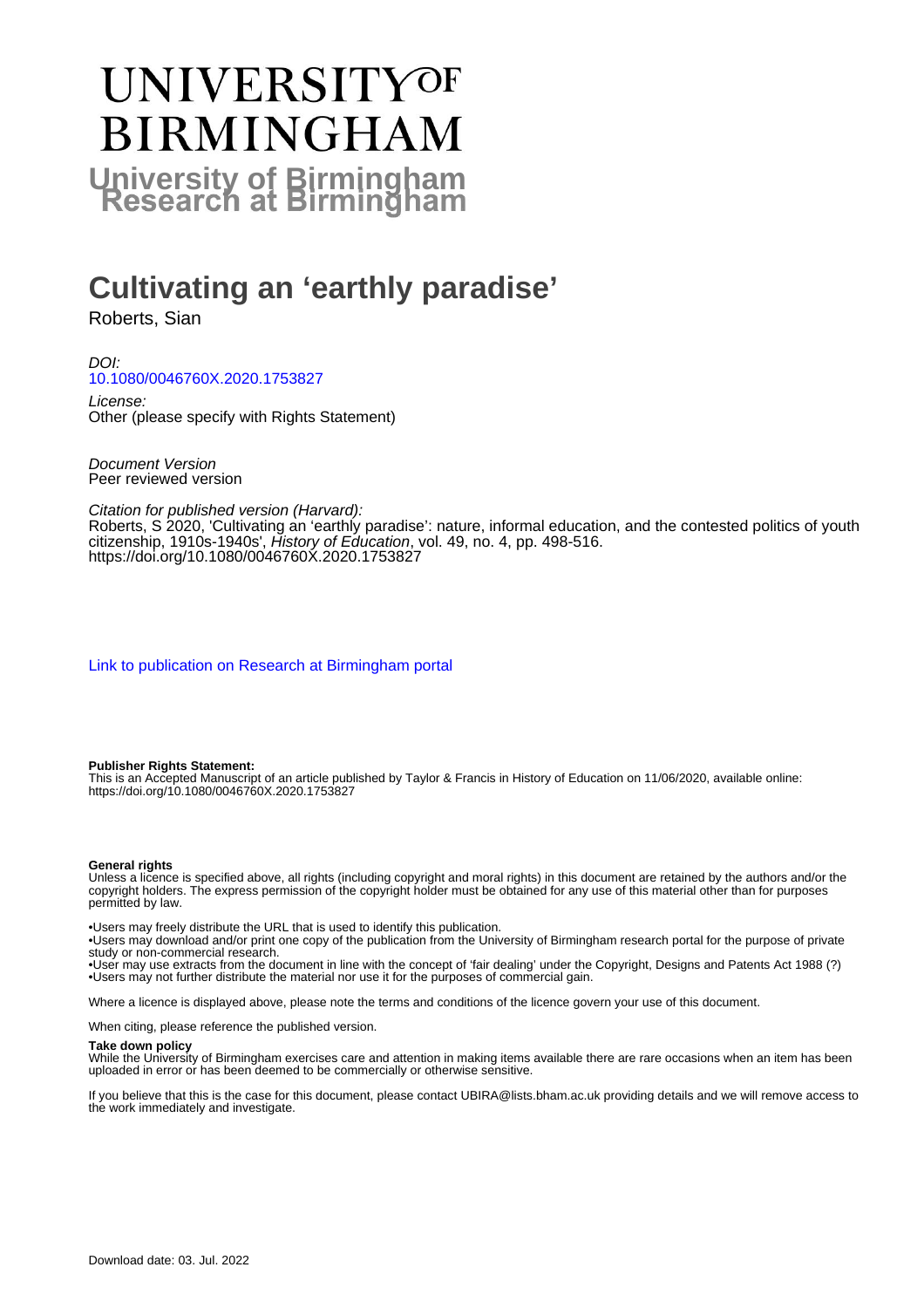# **Cultivating an 'earthly paradise': nature, informal education, and the contested politics of**

#### **youth citizenship, 1910s‐1940s**

## **Siân Roberts, University of Birmingham**

## **Abstract:**

This article discusses contested discourses of youth citizenship in Birmingham UK in the early twentieth century. It explores how socially committed Quakers and labour and co‐ operative activists in the city drew on transnational social and political critiques of the urban, and a powerful discourse of nature as facilitator of a morally and physically healthier citizen, to adopt pedagogical responses aimed at securing a more peaceful and egalitarian world. Taking the British Camp Fire Girls and a local fellowship of the Woodcraft Folk as case studies, the article considers the role of the natural world in the pedagogy of youth citizenship, and how organisational rhetoric at a national level was translated into practice locally. It analyses the political and religious motivations of the adult educators and social reformers who developed these initiatives, and argues that suburban south Birmingham provided a very particular pedagogical landscape in which alternative conceptualisations of youth citizenship were possible.

Key words: youth citizenship, informal learning, Quakers, co-operative movement, Woodcraft Folk, Camp Fire Girls, Birmingham

In the inner Wards [sic], owing to fumes and soot and lack of sunshine, plants do not thrive. In street after street, there cannot be seen a blade of grass or a leaf of a tree – nothing but streets and bricks and a blanket of smoky sky […] Supposing we had been born and bred in a congested area? Supposing that as kiddies we had toddled round this yard, and poked our fingers in its refuse? Supposing we had been educated in a black‐listed school? Supposing that as adolescents our environment had consisted largely of dreary factories, dark courts, blank walls and boarded windows? Should we be where we are today?<sup>1</sup>

These words were written for a campaign leaflet published in 1930 by 'The Birmingham Crusade', an ecumenical religious campaign promoting urban reform. Its author was the Birmingham City Councillor Albert Bradbeer, a Quaker socialist, teetotal vegetarian, and former imprisoned Conscientious Objector.<sup>2</sup> Powerfully illustrated with photographs of

<sup>1</sup> A.F. Bradbeer, *A Spot Light on Birmingham* (Birmingham: The Birmingham Crusade, 1930), Barrow family papers, collection in private hands.

<sup>&</sup>lt;sup>2</sup> Born into a working class family in Stoke Newington in 1890, Bradbeer attended the London School of Economics before moving to Birmingham in 1913 where he was employed by the chocolate manufacturers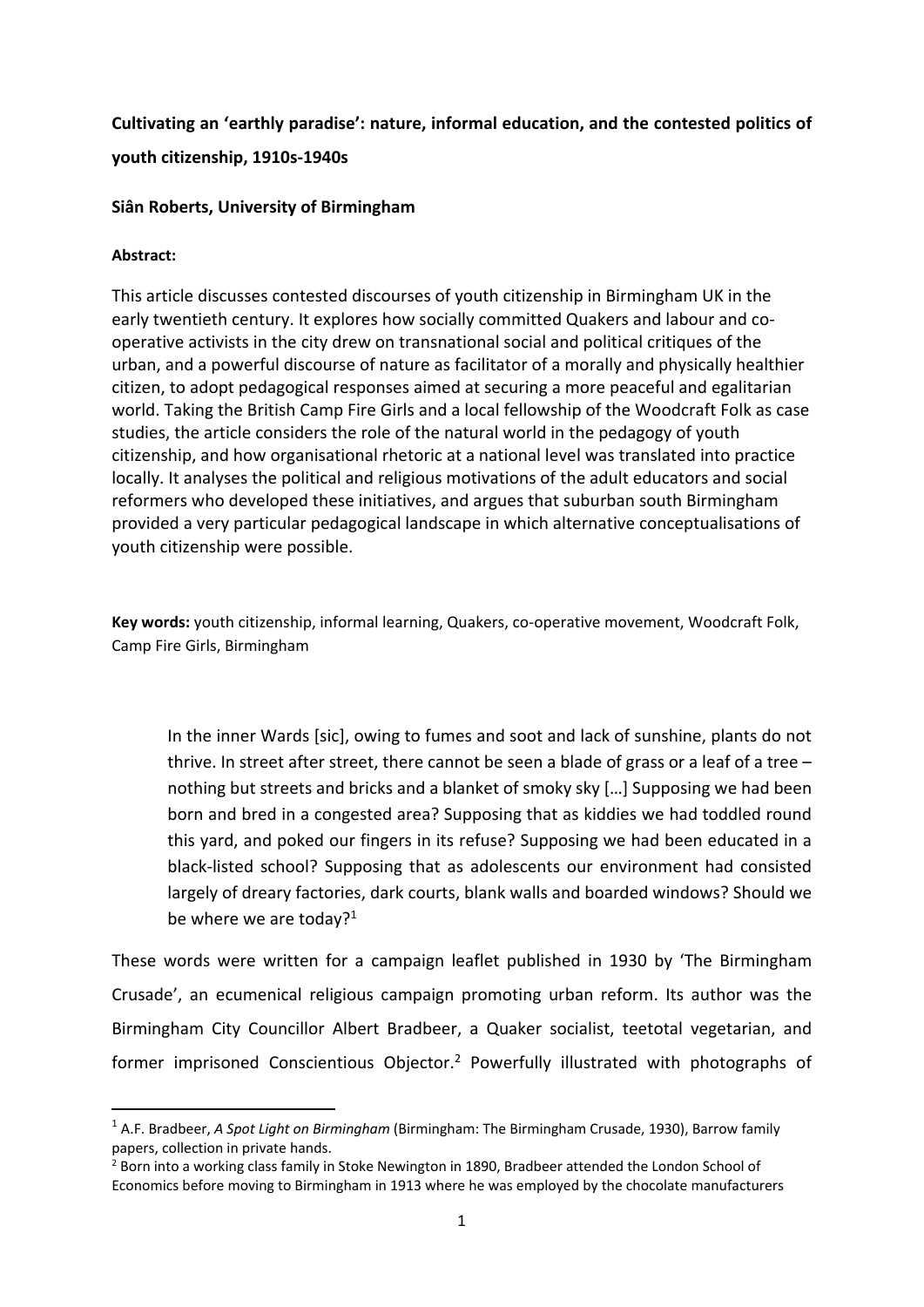children living and playing in the midst of urban deprivation, it articulated the author's belief in the connections between the physical environment of urban poverty and the physical and moral development of the city's future citizens. Deploring the circumstances in which children had to find their 'earthly paradise' playing in the corner of a dirty urban yard, he asked 'Why not … take our factories and our people out into the country?'3

 Bradbeer's rhetoric captures an utopian vision of the potential of education to address social injustices, and to bring about a new and more peaceful world that was shared by socially committed members of the Religious Society of Friends (also known as Quakers) and labour and co-operative activists in Birmingham during the first half of the twentieth century. Underpinning this vision were long established social and political critiques of the urban and the industrial, complemented by powerful contemporary discourses of nature as educator, and producer of a morally and physically healthier populace.<sup>4</sup> These discourses were far from new in 1930. David Pomfret and others have identified a growing emphasis on the health of the young which conceptualised the urban as problematic, and resulted in a pro‐rural discourse among a broad range of educationalists, health professionals and voluntary philanthropic workers in this period.<sup>5</sup> It was a sentiment that informed a broad range of educational interventions, from children's holiday schemes and open air schools to work camps for the unemployed, and were transnational discourses which found similar expression across the colonies of the former British Empire, in North America and in European countries in the same period, notably Germany. $6$  From the early twentieth century

Cadbury and became involved in local politics. He was later part of a Quaker committee that campaigned and worked for improved working class housing in the city, see Birmingham Archives and Collections (hereafter BA&C) Warwickshire North Monthly Meeting Housing Committee, SF/2/1/1/4/12. For details of his public career see his obituary in the *Birmingham Post* 15 March 1963, 3. Both Bradbeer and his brother Frank Gilbert Bradbeer are listed on Cyril Pearce's National Database of Conscientious Objectors in the First World War, see https://search.livesofthefirstworldwar.org/record?id=GBM/CONSOBJ/8104 (accessed 6 August 2018).

<sup>3</sup> Bradbeer, op. cit.*.*

<sup>4</sup> David Prynn, 'The Woodcraft Folk and the Labour Movement 1925‐70', *Journal of Contemporary History* 18, no. 1 (1983): 79‐95; David Pomfret, 'The city of evil and the great outdoors: the modern health movement and the urban young, 1918‐40', *Urban History* 28, no. 3 (2001): 405‐27.

<sup>5</sup> Pomfret, op. cit..

<sup>6</sup> John Field, 'An Anti‐Urban Education? Work Camps and Ideals of the Land in Interwar Britain', *Rural History* 23, no. 2 (2012): 213‐228; Bernhard Dietz, 'Countryside‐versus‐City in European Thought: German and British Anti‐Urbanism between the Wars', *European Legacy* 13, no. 7 (2008): 801‐814. See also Frank Trentmann, 'Civilization and Its Discontents: English Neo‐Romanticism and the Transformation of Anti‐Modernism in Twentieth‐Century Western Culture', *Journal of Contemporary History*, 29, no. 4 (1994): 583‐625; Michael John Mertens, 'Early Twentieth Century Youth Movements, Nature and Community in Britain and Germany', PhD thesis, University of Birmingham, 2000.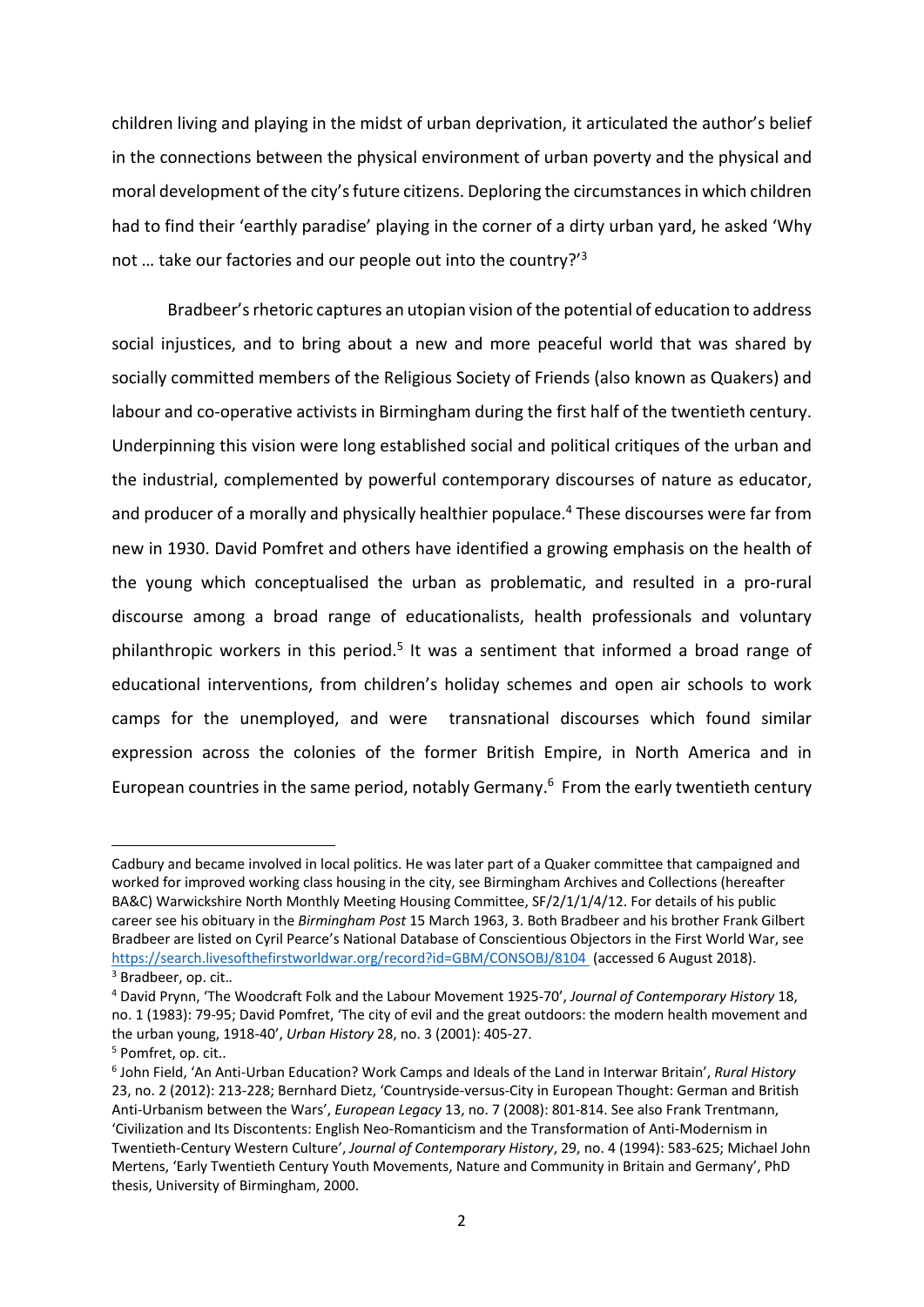these discourses combined with new psychological ideas relating to the young, and to the recently discovered category of the adolescent in particular,<sup>7</sup> resulting in the development of youth movements that aimed to remove the young from the perceived dangers of the urban environment, and utilise the countryside as a site in which to develop physically, morally and intellectually fit citizens of the future. A growing historiographical literature has focused on the role played by the natural world and outdoor activities in the pedagogical ethos and practice of these organisations, and how camping in particular was understood as an effective means of inculcating the principles of citizenship.<sup>8</sup> The precise model of citizenship envisioned, however, became a highly contested space, as concerns among educationalists and social activists who objected to the perceived militarist and imperialist stance of organisations such as the Boy Scouts and Girl Guides sought to develop their own radical alternatives.<sup>9</sup>

The rich and emerging literature on youth movements, citizenship and the natural world has largely focused on the national manifestations of these youth organisations. In contrast, this study will consider how these developments and contestations played out at a local level in a suburban locale in one British city, Birmingham. It will explore two youth groups, the Camp Fire Girls and the Woodcraft Folk. The first was developed by local women members of a particular faith group, the Religious Society of Friends, and the second emerged in the context of the local co-operative and labour movement. Although small in comparison to the mainstream youth groups of the period, they provide two case studies enabling an exploration of the contested discourses of youth citizenship at a local level. The article will explore how and why particular groups of voluntary workers and social reformers developed

<sup>7</sup> Carol Dyhouse, *Girls Growing Up in Late Victorian and Edwardian England* (London: Routledge & Keegan Paul, 1981); Harry Hendrick, *Images of Youth: Age, Class and the Male Youth Problem, 1880‐1920* (Oxford: Clarendon Press, 1990).

<sup>&</sup>lt;sup>8</sup> Kenny Cupers, 'Governing through nature: camps and youth movements in interwar Germany and the United States', *Cultural Geographies* 15 (2008): 173‐205. There is an extensive and growing historiography on youth movements, citizenship and the outdoors in this period, see among others Paul Wilkinson, 'English Youth Movements, 1908‐30', *Journal of Contemporary History* 4, no. 2 (1969): 3‐23; Tammy Proctor, *On My Honour: Guides and Scouts in Interwar Britain* (American Philosophical Society: Philadelphia, 2002); Sharon Wall, *The Nurture of Nature: Childhood, Antimodernism, and Ontario Summer Camps, 1920‐55* (Vancouver: UBC Press, 2009); Sarah Mills, 'Scouting for Girls? Gender and the Scout Movement in Britain', *Gender, Place and Culture* 18, no. 4 (2011): 537‐556; Kristine Alexander, *Guiding Modern Girls: Girlhood, Empire, and Internationalism in the 1920s and 1930s* (Vancouver: UBC Press, 2017); Sian Edwards, *Youth Movements, Citizenship and the English Countryside: Creating Good Citizens, 1930‐1960* (Basingstoke: Palgrave Macmillan, 2018). <sup>9</sup> Prynn, op. cit., 80.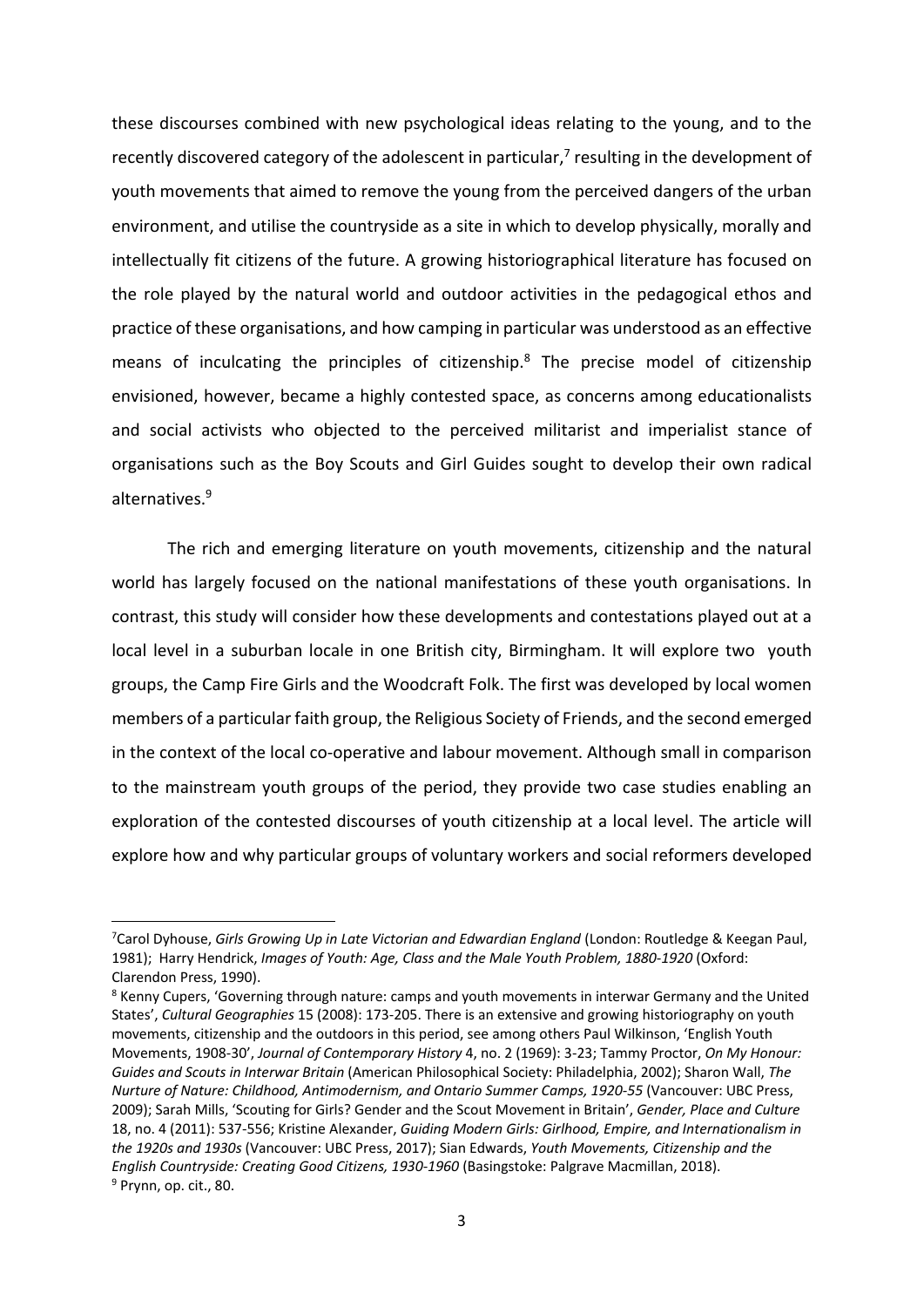alternative groups for the young through a consideration of their political and religious motivations, and the politics of class and gender which informed them. In particular, it will focus on how the natural world served as a politicised space for the foundation of their alternative visions of citizenship and their pedagogy. It will argue that a convergence of antiurban sentiment, together with specific understandings of non‐conformist faith on the one hand and radical political beliefs on the other, resulted in the evolution of a particular educational landscape which facilitated different conceptualisations of youth citizenship.

Methodologically this article draws on a reading of archival sources from local and national repositories, and the interpretation will explore the intersection of the local and national dimensions for two reasons. Firstly, the archival records at a local level are fragmentary and therefore need to be read and contextualised in dialogue with material circulated at the national level. Secondly, in the case of the Camp Fire Girls the local initiators went on to lead the national British Camp Fire Girls organisation in its early decades, and the national records therefore provide a significant insight into their motivation and beliefs. This paper also draws on geographical and spatial thinking about place as an 'open and porous' product of social relations, which extends beyond the local and is always under construction.10 The article will therefore begin by mapping the particular characteristics of the local place. It will consider how concerns about the urban were manifested and inscribed in the local social, political and physical context. The emphasis will then shift to a detailed consideration of both organisations to ask what type of citizen were they trying to produce? And how did the natural world contribute to their pedagogy?

#### **Urban slums and rural idylls: the evolution of a pedagogical landscape**

As Susannah Wright has convincingly argued, a discourse of urban poverty was highly influential in the mixed economy of educational and welfare provision in Birmingham from the late nineteenth century, and the evils of the slum were a recurring theme in public discourse, regularly appearing in the press in debates and features such as the series 'Scenes

<sup>10</sup> Doreen Massey, *Space, Place and Gender* (Cambridge: Polity Press, 1994), 5; Doreen Massey, *For Space* (London: Sage Publications Ltd., 2005).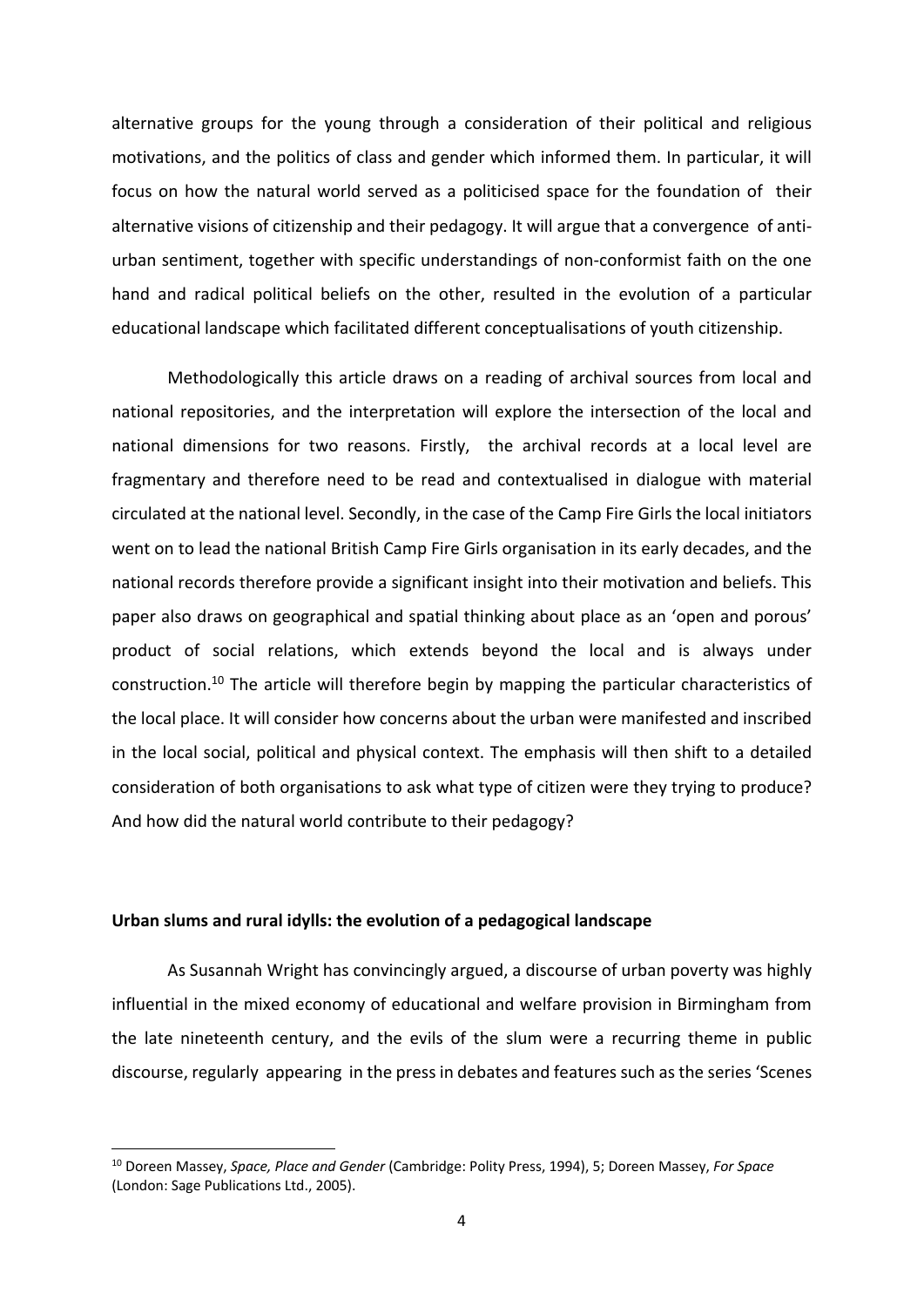in Slum-land' written by James Cuming Walters in the *Birmingham Daily Gazette* in 1901.<sup>11</sup> In a similar vein, Clare Hickman has recently discussed the influence of 'medical‐moral discourse' on the evolution of a therapeutic landscape of medical and educational institutions in South Birmingham and the neighbouring county of Worcestershire in the early twentieth century.<sup>12</sup> South Birmingham was also home to Bournville, arguably the best known manifestation of ruralist anti-urbanism in the Birmingham area, and where Bradbeer lived and worked. Established as a garden suburb by the Quaker chocolate manufacturers and philanthropists George and Richard Cadbury from 1895, Bournville was closely associated with a very particular understanding of Englishness which venerated the rural, and exemplified the belief that a healthy, rural environment, combined with organised educational and welfare provision, would benefit the inhabitants' physical fitness and their moral and spiritual health.<sup>13</sup> As George Cadbury argued in 1907, '[t]hrough my experience among the back streets of Birmingham I have been brought to the conclusions that it is impossible to raise a nation, morally, physically and spiritually in such surroundings, and that the only effective way is to bring men out of the cities into the country and to give every man his garden where he can come into touch with nature and thus know more of nature's God.'14 Accordingly the 'village' was carefully planned on paternalistic principles, and George and his second wife Elizabeth Cadbury exercised a benevolent surveillance over Bournville and its inhabitants.15

Bournville and the neighbouring suburbs of Stirchley and Selly Oak underwent considerable development during the late nineteenth and early twentieth century, and evolved into a very particular educational landscape on which both Quakers and co‐operative

<sup>11</sup> Susannah Wright, 'The work of teachers and others in and around a Birmingham slum school 1891‐1920', *History of Education* 38, no 6. (2009): 729‐46.

 $12$  Clare Hickman, 'Care in the countryside: the theory and practice of therapeutic landscapes in the early twentieth century', in *Gardens and Green Spaces in the West Midlands since 1700*, eds. Malcolm Dick and Elaine Mitchell (Hatfield: University of Hertfordshire Press, 2018), 160‐85.

<sup>&</sup>lt;sup>13</sup> Standish Meacham, *Regaining Paradise: Englishness and the Early Garden City Movement (New Haven and* London: Yale University Press, 1999), 5; David Matless, *Landscape and Englishness* (London: Reaktion Books, 2016).

<sup>14</sup> Quoted in Meacham, op. cit., 23.

<sup>&</sup>lt;sup>15</sup> For a discussion of how the how the Cadbury story has been presented and mythologised over time see John R. Bryson and Philippa A. Lowe, 'Story‐telling and history construction: rereading George Cadbury's Bournville Model Village', *Journal of Historical Geography* 28, no. 1 (2002): 21‐41. See also Elizabeth Outka, *Consuming Traditions: Modernity, Modernism and the Commodified Authentic* (Oxford: Oxford University Press, 2009). On paternalism and Bournville see Adrian R. Bailey, 'Constructing a Model Community: Institutions, Paternalism and Social Identities in Bournville, 1879‐1939', PhD thesis, University of Birmingham, 2002; on Elizabeth Cadbury's educational and social activism see Helen Smith, 'Elizabeth Taylor Cadbury (1858‐1951): religion, maternalism and social reform in Birmingham, 1888‐1914', PhD thesis, University of Birmingham, 2012.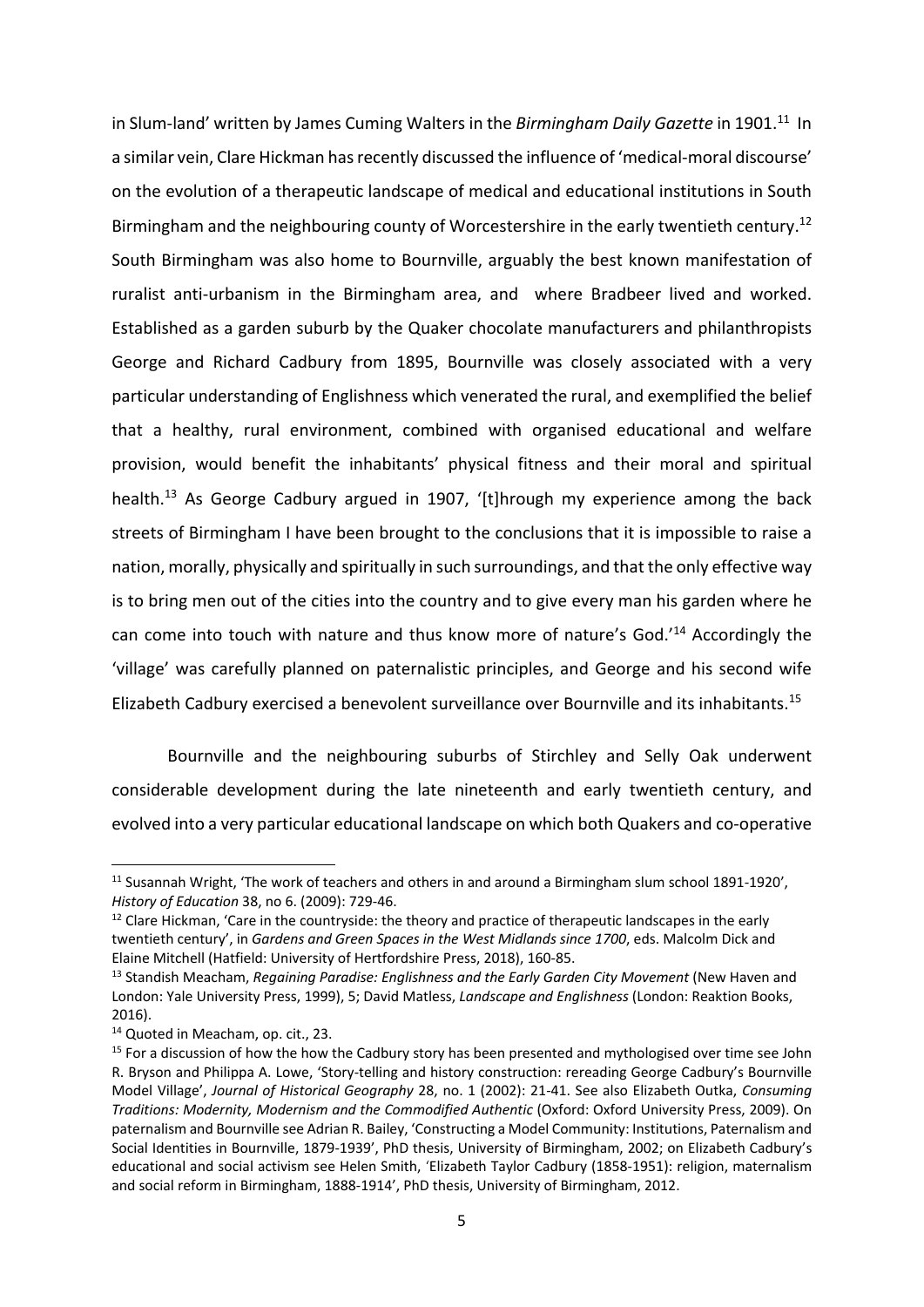and labour activists had a significant physical, moral and intellectual influence. This influence was manifested and exercised in part through their establishment of, and active involvement in, a number of pedagogical institutions and communities of interest. The area was home to a numerically small but highly influential and largely middle class Quaker community. From the middle of the nineteenth century men from this faith community wielded influence in business and the formal structures of local government, while both male and female Friends were active in numerous philanthropic and charitable bodies. From the late nineteenth and early twentieth century women Friends also became increasingly influential in local educational interventions, including the adult school and kindergarten movements, and a small group occupied seats on city council committees that dealt with health, child welfare, and education, initially as unelected co-opted members and later as elected city councillors.<sup>16</sup> The influence of the Cadbury family in founding Bournville has already been noted, and largely through the energies of the family and its extended kinship network, a number of progressive educational establishments had been founded in the area. These included Woodbrooke Educational Settlement (founded 1903), Kingsmead Missionary Training College (1905), Westhill Training College for Sunday School Workers (1907), and Fircroft College for working men  $(1909).$ <sup>17</sup> Together with Bournville, these institutions functioned as a magnet which attracted a certain type of Quaker to the area ‐ committed to their faith, socially reformist, and often politically left leaning.

The area was also home to a lively labour and co-operative scene. The Ten Acres and Stirchley Co-operative Society (TASCOS) had been founded in 1875 and by 1914 had a membership of 8,142.<sup>18</sup> It covered a large geographical area in the south of the city and actively promoted a politically informed adult education for its working class members.<sup>19</sup> Both communities of interest, Quakers and the labour movement, were active in the same geographical and educational landscape and although there were often differences of class,

<sup>&</sup>lt;sup>16</sup> For example, the first woman elected to Birmingham School Board was the Quaker and suffragist Eliza Sturge; both Elizabeth and Geraldine Cadbury chaired sub‐committees of the Education Committee of Birmingham City Council as co‐opted members; from 1923 the Quaker Theodora Mary Wilson was an elected Labour woman city councillor for Selly Oak and chaired the Maternity and Child Welfare Sub-committee. <sup>17</sup> Woodbrooke was formally a Quaker institution, whilst the others were Quaker founded and largely Quaker

led.

<sup>18</sup> George J. Barnsby, *Socialism in Birmingham and the Black Country 1850‐1939* (Wolverhampton: Integrated Publishing Services, 1998), 219.

<sup>19</sup> Ibid., 223.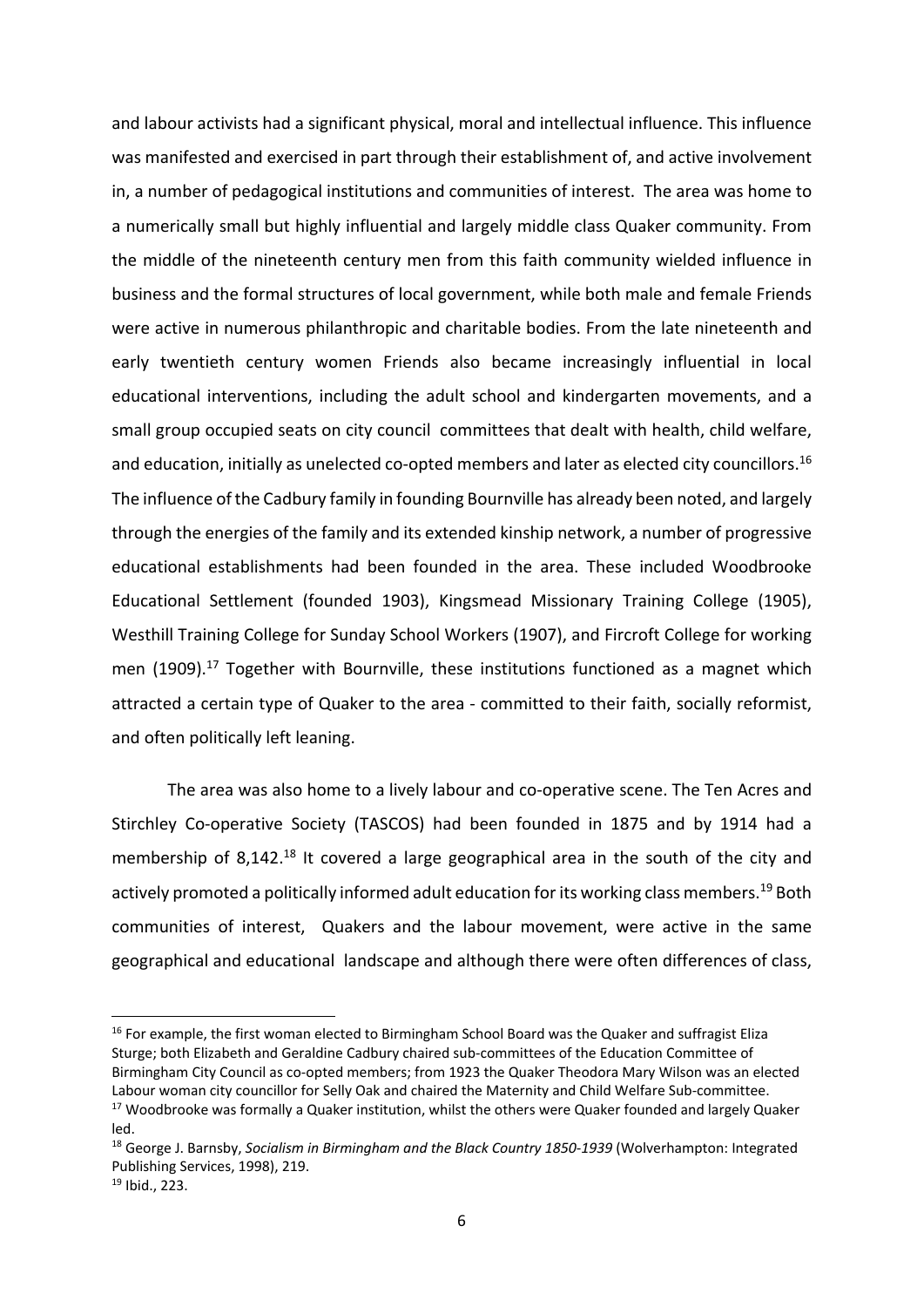and a broad range of ideological and political positions were represented among their members, there was also considerable crossover and collaboration between them as illustrated by Bradbeer's biography above. A number of leading members in the city's Independent Labour Party (ILP) branches, for example, were Quakers, and the city's first woman Labour City Councillor and first woman member of the TASCOS board, the former teacher Mary Ellen Cottrell, lived in Bournville and co-operated with Quaker women on a number of social welfare and educational initiatives. Crucially for the purposes of this article, they shared a belief in education as a force for social change, and increasingly from 1914 onwards, in peace, international friendship and co‐operation as key foundations of local and global social justice. This particular educational landscape, therefore, provides an interesting setting for exploring how certain pedagogical interventions and experimental practices evolved and became embedded in a very specific historical context, and furthermore to interrogate how the local circulation of ideas about citizenship and youth interacts with national and transnational discourses.

It was in this particular suburban landscape in south Birmingham that both organisations discussed here took root in the 1910s and 1920s. They shared a common origin in the woodcraft tradition of youth work, initially developed in North America by Ernest Thompson Seton, and from which they developed their own distinctive and differing interpretations. Seton established a group of 'Woodcraft Indians' on his farm in New England in 1902 drawing on perceived traditions and scouting methods indigenous American 'Indians'. His ideas influenced the Quaker naturalist and anthropologist Ernest Westlake who with his son Aubrey, a disillusioned former Scout leader, established the Order of Woodcraft Chivalry at Sidcot Quaker school in Somerset in 1916.<sup>20</sup> Westlake was a ruralist and antimodernist who had grave concerns about the effects of industrial urban civilisation and drew on the theories of psychologist G. Stanley Hall relating to recapitulation, $21$  or the belief that each child travelled through the developmental stages of human evolution from savagery to civilisation,

<sup>20</sup> Prynn, op. cit., 80. See also Edgell, D., *The Order of Woodcraft Chivalry 1916–1949 as a New Age Alternative to the Boy Scouts*, 2 vols. (Lampeter: Edwin Mellen Press Ltd., 1993); Willem van der Eyken and Barry Turner, *Adventures in Education* (Harmondsworth: Penguin Books, 1975 [1st ed. 1969]); B. Morris 'Woodcraft and Education: The English Woodcraft Chivalry Movement', *Journal of Educational Administration and History*, 6, no.1 (1974): 27‐34.

<sup>&</sup>lt;sup>21</sup> Prynn, op. cit., 80; Mark Freeman, 'Muscular Quakerism? The Society of Friends and Youth Organisations in Britain, c. 1900‐1950', *English Historical Review* 125, no. 514 (2010): 642‐69; van der Eyken and Turner, op. cit..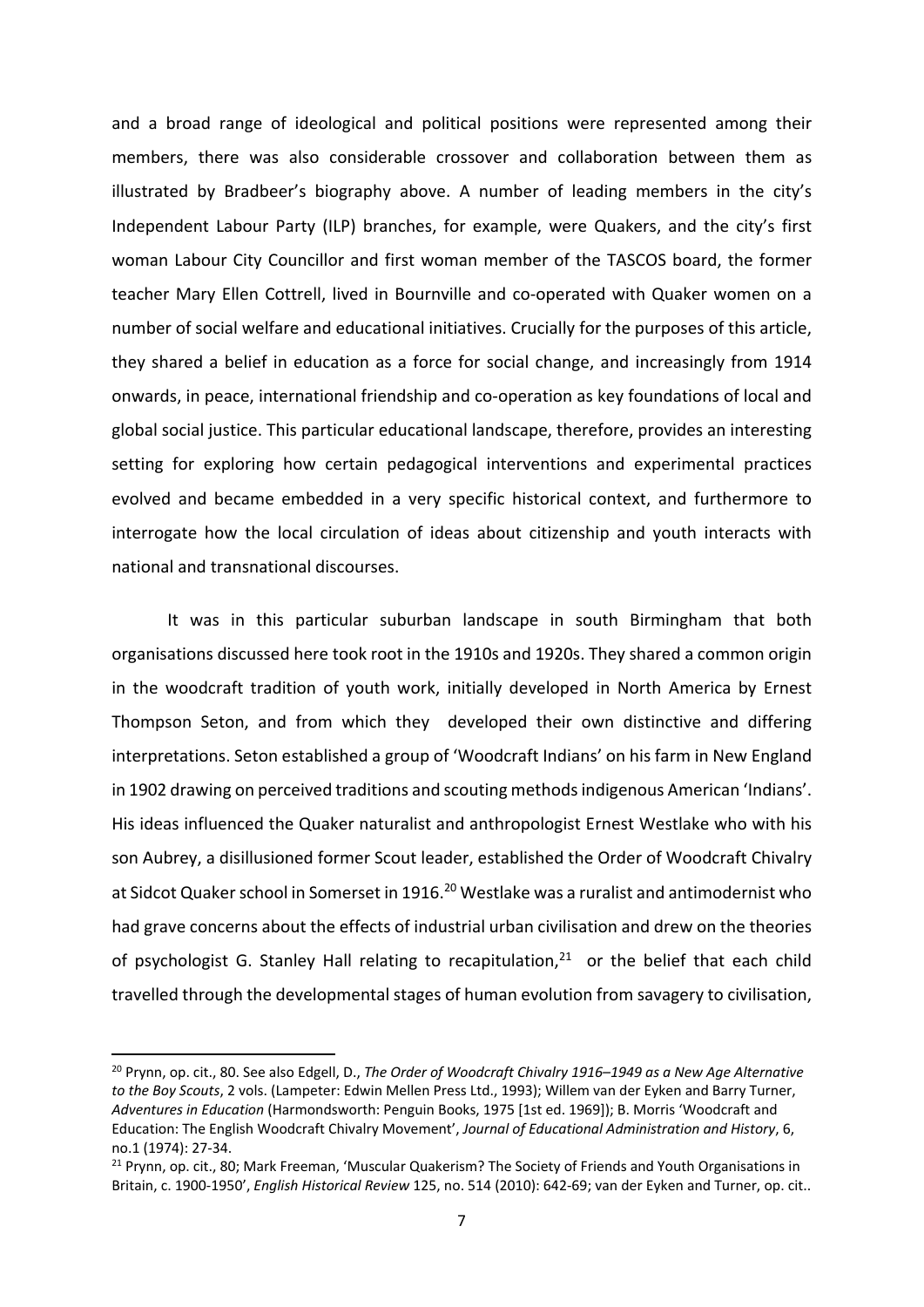and that for children to develop naturally they needed to experience the primitive.<sup>22</sup> Hall also linked recapitulation to 'primitive' peoples, leading to a popular fashion for 'playing Indian' in woodcraft based youth organisations. The Westlakes' attraction to woodcraft reflects Mark Freeman's argument that Quakers were looking to make a distinctive contribution to youth work, combining character building and social service with a pacifist and internationalist outlook in this period.<sup>23</sup> Hitherto it has been the Westlakes' Order of Woodcraft Chivalry which is usually cited as the first adoption of American woodcraft traditions by British Quakers. However, another organisation was introduced to Britain by Quaker women a few years earlier, when the Camp Fire Girls arrived in Bournville.

#### **The Camp Fire Girls: 'mothers of the new generation'**

In each generation youth is challenged in new ways; more intelligence is demanded and more independence given. The girl must take an equal share with the boy, but her fundamental nature together with the training of the past ages point to the fact that the share must be different from that of her brother. Each must give the best so that the combine is unique and fuller than the contribution offered by either party.<sup>24</sup>

The Camp Fire Girls (CFG) was formed in 1910 by the American educators Charlotte and Dr Luther Gulick. It was a highly gendered organisation which promoted a model of citizenship for girls based on maternalism, domesticity and personal service, combined with mysticism, elaborate ritual and ceremony. By the 1920s it had become the most popular organisation for girls in the USA and expanded internationally to nearly 30 countries including England.25 Two Camp Fires named Kienach and St. Bride were established in Bournville in 1912 as part of the youth work of Bournville Sunday School and Westhill Training College for Sunday School

<sup>22</sup> See Abigail A. van Slyck, *A Manufactured Wilderness: Summer Camps and the Shaping of American Youth, 1890‐1960* (Minneapolis: University of Minnesota Press, 2006). For a gender critique of Hall's ideas see Dyhouse, op. cit..

<sup>&</sup>lt;sup>23</sup> Freeman, 'Muscular Quakerism?', 654; see also Mark Freeman, 'Fellowship, Service and the "Spirit of Adventure": The Religious Society of Friends and the Outdoors Movement in Britain, c. 1900‐1950', *Quaker Studies* 14, no. 1 (2009): 72‐92.

<sup>24</sup> Camp Fire Girls, *British Camp Fire Girls* (London: Camp Fire Girls, 1933), 11.

<sup>&</sup>lt;sup>25</sup> Jennifer Helgren, "Homemaker' can include the world": Female Citizenship and Internationalism in the Postwar Camp Fire Girls', in Jennifer Helgren and Colleen A. Vasconcellos, eds., *Girlhood: A Global History* (New Brunswick: Rutgers University Press, 2010), 304‐22. See also Helen Buckler, Mary F. Fiedler and Martha F. Allen, *Wo‐He‐Lo: The Story of the Camp Fire Girls, 1910‐1960* (New York: Holt, Rinehart and Winston, 1961).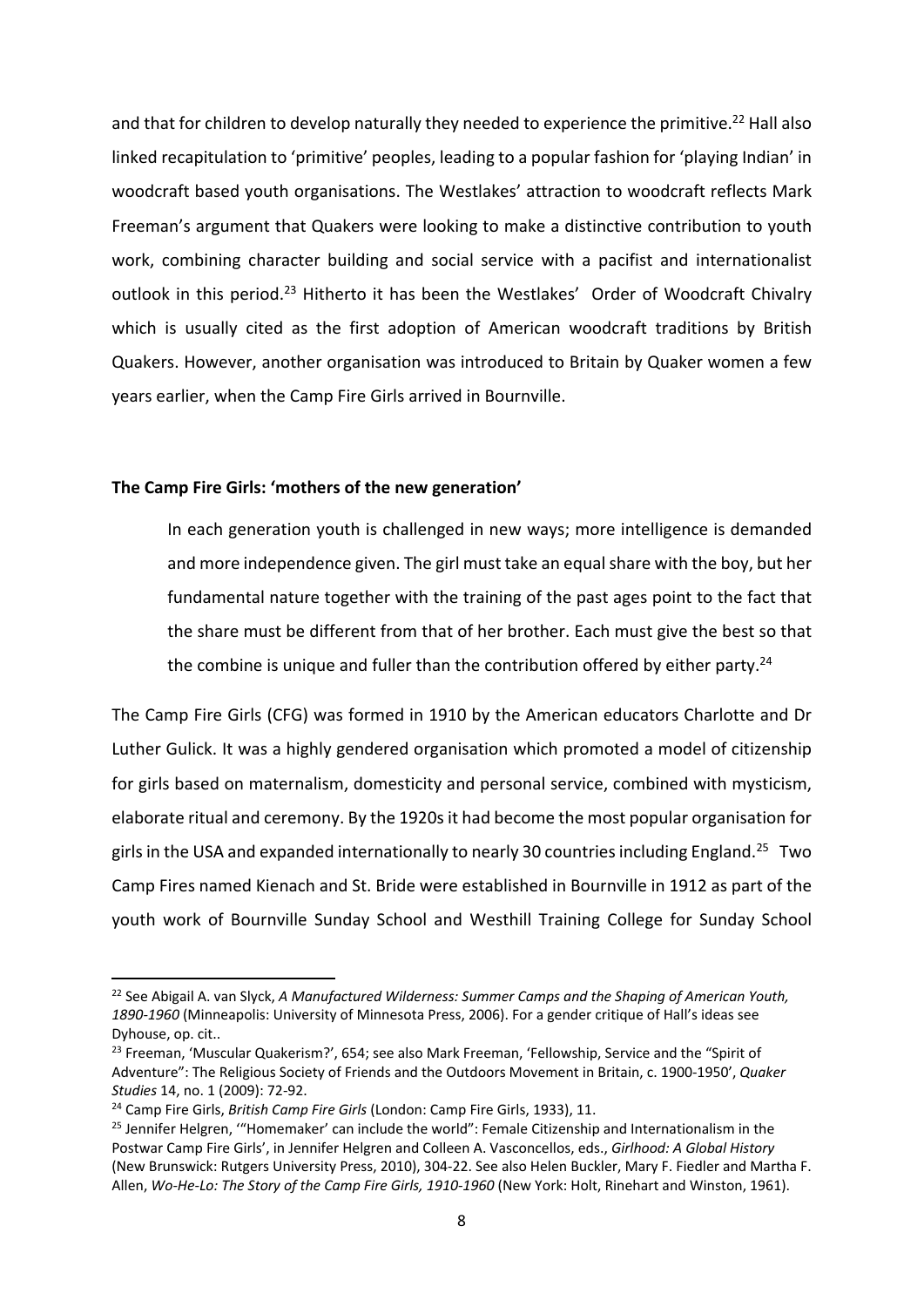Workers.<sup>26</sup> As the founding narrative of the British movement explained, it was 'from Bournville [that] the news was spread abroad' and gradually other British Camp Fires were established.<sup>27</sup> However, the organisation never grew sufficiently to challenge the domination of established girls' organisations in the UK, and by 1935 it remained a small organisation of 2,500 girls organised in 157 Gamp Fires and 44 junior 'Bluebird' groups.<sup>28</sup>

Bournville Sunday School, although formally non‐denominational, was organised under the auspices of the Bournville Meeting of the Religious Society of Friends. It was a model demonstration school for Westhill Training College, established in Selly Oak by local Quakers in 1907 as part of a drive to reform and professionalise British Sunday school teaching. In 1912 Westhill sent a lecture party to Australia, New Zealand and Canada to disseminate its pedagogical model.<sup>29</sup> The party included Ethel Archibald and Margaret Backhouse, both of whom were closely connected to the Sunday school and to Westhill, and had a keen interest in the education of adolescent girls. Ethel was a member of Westhill's teaching staff and the daughter of its principal, the Canadian Sunday school reformer George Hamilton Archibald.<sup>30</sup> Born in Newfoundland in 1882, Ethel came to England with her parents in 1902 and trained at the Froebel Institute. Although not formally members of the Society of Friends until 1926, the Archibald family moved in Quaker circles in Selly Oak and Bournville.<sup>31</sup> Margaret was born into a wealthy Quaker banking family in Darlington in 1887. She had arrived in Birmingham in September 1907 as one of the 13 inaugural students at Westhill, and although she returned home in 1908 she remained in close contact with Ethel and was invited

<sup>29</sup> Westhill's mission was to reform Sunday school teaching and religiously inspired youth work in the UK and its curriculum included the psychology of adolescence and practical club work with boys and girls, see Sian Roberts, 'Encounter, exchange and inscription: the personal, the local and the transnational in the educational humanitarianism of two Quaker women', *History of Education* 42, no. 6 (2013): 783‐802.

<sup>&</sup>lt;sup>26</sup> Minutes of Bournville Meeting of the Religious Society of Friends, BA&C, SF/3/3/1/1, November 1913 and November 1914.

<sup>&</sup>lt;sup>27</sup> *Camp Fire Journal*, November 1934, 62, Library of the Religious Society of Friends, London (hereafter FL), Temp MSS 370.

<sup>28</sup> Madeline Rooff, *Youth and Leisure: A Survey of Girls' Organisations in England and Wales* (Edinburgh: National Council of Girls' Clubs, 1935), 13‐14.

<sup>30</sup> For more on Archibald and Westhill see Ethel Archibald Johnston, *George Hamilton Archibald: Crusader for Youth* (Wallington: The Religious Education Press Ltd., 1945).

<sup>&</sup>lt;sup>31</sup> Minutes of Warwickshire North Monthly Meeting, Central England Quakers' Archives, BA&C,

SF/2/1/1/1/31, 14 December 1926. Ethel taught at Westhill for many years apart from a brief stint in the Quaker Mission in Pemba, East Africa, with her husband Andrew Johnston whom she married in 1922 and where she ran a school before returning to her lecturing post at Westhill.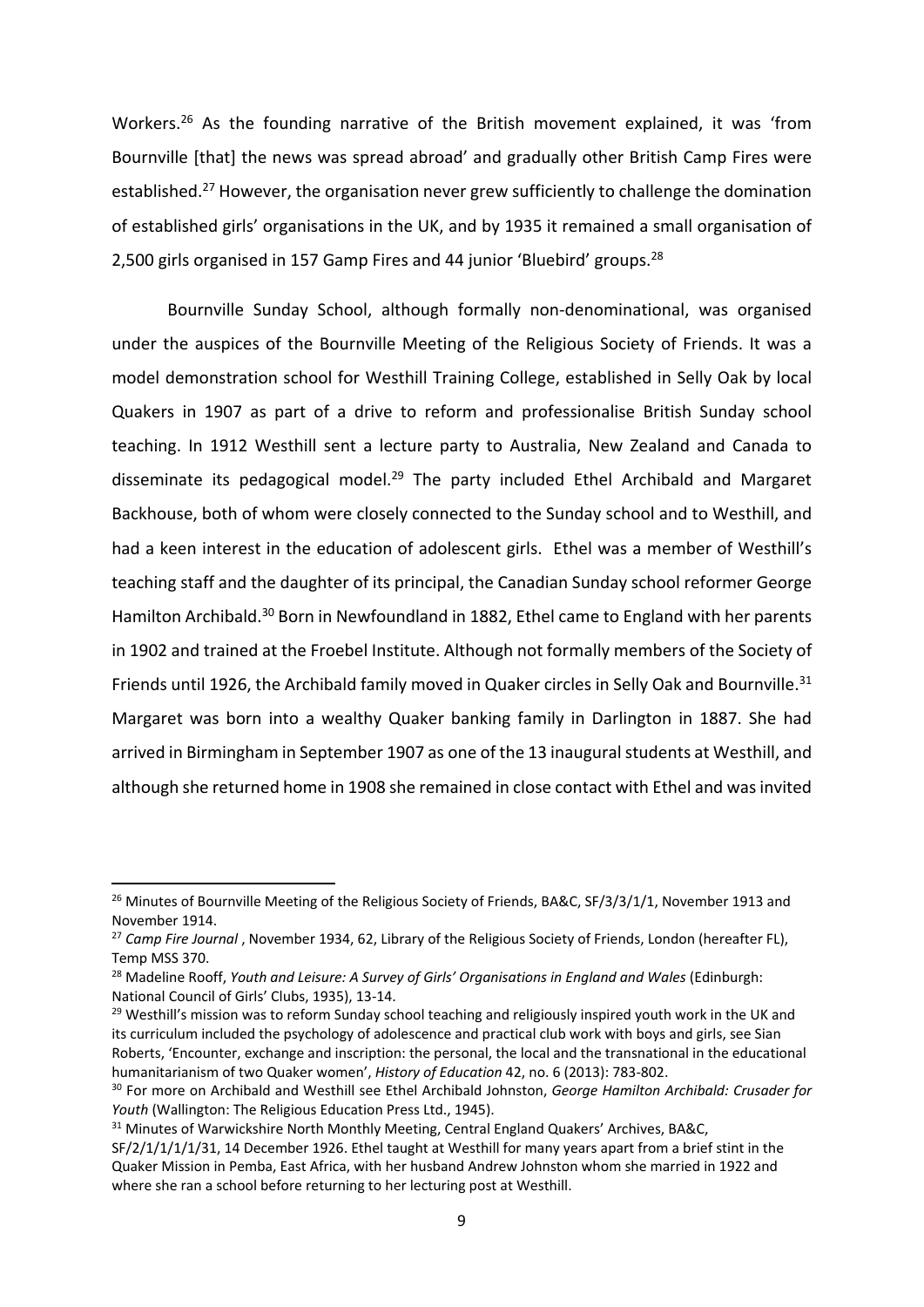to join the lecture tour as a demonstrator of method. Margaret formally returned to Westhill, and to Bournville Sunday school, as a member of staff in 1915.<sup>32</sup>

On the journey home from the lecture tour Ethel and Margaret read an article about the CFG, a moment which both women later captured in autobiographical accounts. In her account Ethel recalled their immediate reaction that it 'would be ideal for Bournville girls'.<sup>33</sup> Margaret (or Meluit to use her ceremonial name), who became the British CFG's first national president until 1934, maintained that its appeal lay in its originality and distinctiveness from existing provision, writing that it 'seemed to us much better worked out than Girl Guides – which at that time was a copy of Boy Scouts.<sup>'34</sup> Part of the attraction for both women lay in the emphasis of service and its specifically gendered model of citizenship rooted in a Christian ethos. The minutes of Bournville Sunday school committee articulated the new organisation's defining mission:

As in the case of the boys, the object of this organisation is character building. It is not intended primarily to amuse, but rather to help the young people to fill spare moments with useful pursuits and service for others.35

The early groups were closely connected to the organisation in the USA, and like its American parent the British CFG promoted a highly gendered model of citizenship and service which built on an essentialised perception of a girl's distinctive qualities.<sup>36</sup> The 'credo' recounted by the girls reminded them of their 'responsibility as a citizen of a great nation' and their 'glory

<sup>&</sup>lt;sup>32</sup> Minutes of Bournville Meeting, BA&C, SF/3/3/1/1, November 1915. For more on Margaret's life as an educationist and humanitarian see Siân Roberts, 'Backhouse, Margaret Ann (1887‐1977)', *Oxford Dictionary of National Biography* (Oxford: Oxford University Press, 2013) http://www.oxforddnb.com/view/article/103381 <sup>33</sup> Johnston, op. cit., 134.

<sup>&</sup>lt;sup>34</sup> Autobiographical account, Margaret Backhouse Papers, FL, Temp MSS 10868. It was customary for both the adult organisers and young members of the CFG to adopt a ceremonial name.

<sup>&</sup>lt;sup>35</sup> Annual report of Sunday School, February 1914, Minutes of Bournville Meeting, BA&C, SF/3/3/1/1; I have written in more detail about how the Camp Fire related to the women's Christian and Quaker faith in Siân Roberts '"A new sense of God": British Quakers, citizenship and the adolescent girl in the interwar period', in *The Bloomsbury Reader in Religion and Childhood*, eds. A. Strhan, S. Parker and S. Ridgley, (London: Bloomsbury Press, 2017), 201‐13.

<sup>&</sup>lt;sup>36</sup> Helgren, op. cit., 305-06. The American organiser Edith Kempthorne visited the UK and an article in the *Sunday School Chronicle*  in 1921 describes her 'spreading the gospel of the Camp Fire' and holding a training course for guardians at which both Ethel and Margaret were present, see "Ideals Round the Camp Fire. A Chat with Miss E.M. Kempthorne, Field Secretary of the Camp Fire Girls' Movement in America", *The Sunday School Chronicle and Christian Outlook*, 13 October 1921, 612, Cadbury Research Library (CRL), D73; 'The Camp Fire Girls. An American Movement', *The Manchester Guardian,*  23 September 1921, 4. Margaret and her lifelong companion Norah Ackerely, British CFG secretary, later visited Camp Fires in the USA in 1924 and 1926. Norah was also a Quaker and a former Westhill student.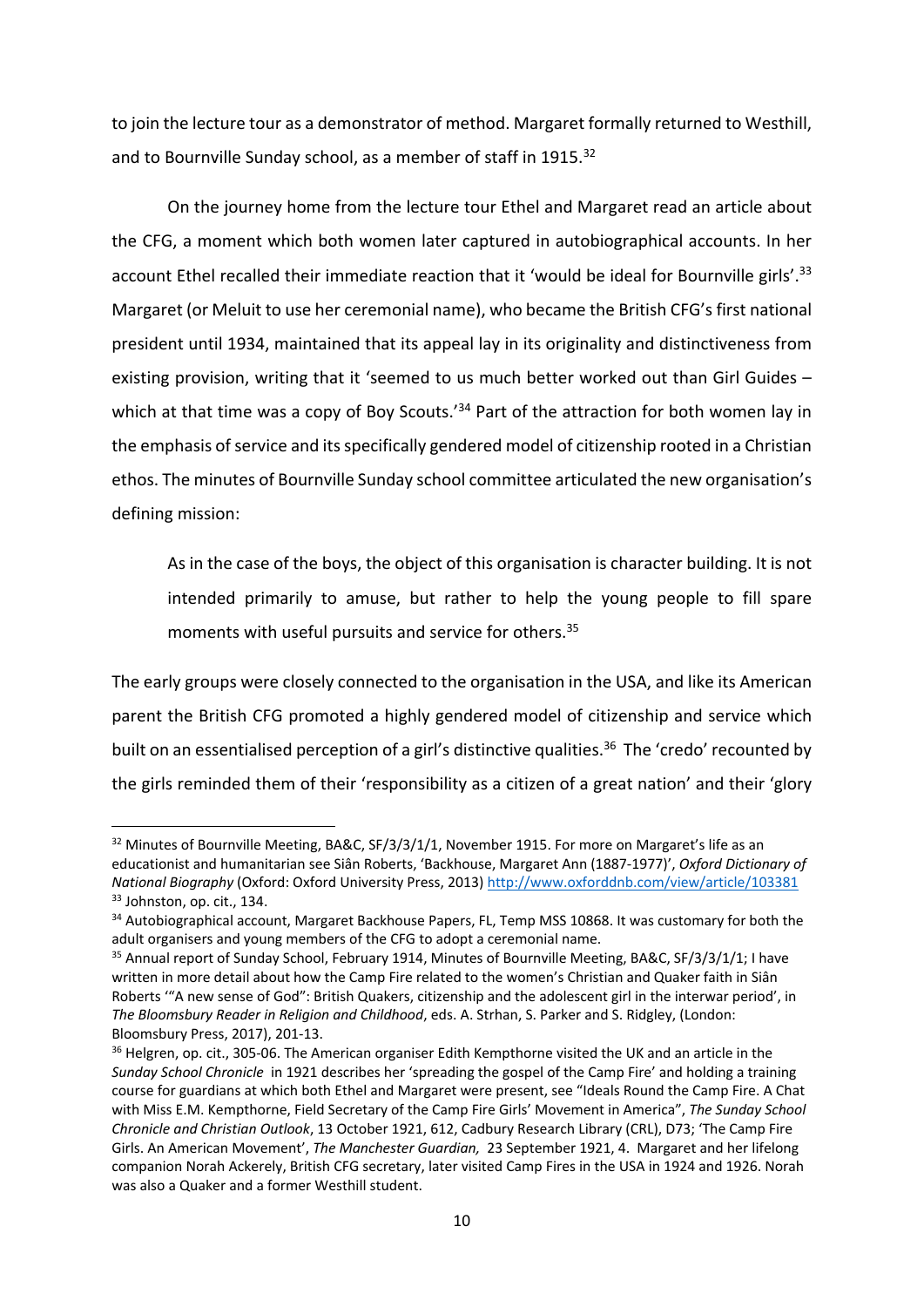as one of the mothers of the new generation.<sup>'37</sup> This required the development of healthy girl citizens, who were physically fit but also spiritually, morally and psychologically healthy. Like the Girl Guides, nature and the outdoors had a fundamental part to play in the informal programme of training necessary to achieve this.<sup>38</sup> The CFG programme was organised in seven 'crafts', which included learning in nature lore and camp craft in addition to home craft, health craft, hand craft, business, and citizenship.<sup>39</sup> The national handbook, published during Margaret's presidency, provides an insight into how these aims were to be achieved, and although recapitulation theory is not alluded to directly there are occasional echoes of it in claims such as '[t]he exhilaration that the open air life gives, comes from laying aside civilisation and temporarily yielding to the call of the primitive that is in everyone.'40

Every group's programme included activities undertaken in the open air and detailed guidance was given on hiking, tracking and following trails. Engaging in nature lore was 'vital, [as] it stimulates a love of beauty, awakens sympathy, brings understanding of the laws of life, arouses wonder and awe and so opens new channels for communion with God.<sup>'41</sup> Girls were encouraged to keep nature diaries to record personal observations to share with the broader group. Observing the progress of nesting birds or 'thrilling' insect biographies, for example, were all good introductions to the laws of life.<sup>42</sup> Urban girls could also access the natural world through keeping window boxes or potted plants, and winter evenings could be spent star gazing. To ensure nature lore was enjoyable as well as educational an element of play was introduced through nature games such as 'flower tag', 'seed hunt', 'tree snap' and the 'feeling or smelling game' which involved using the senses to identify natural objects.<sup>43</sup>

In common with other girls' organisations in the period, the primary site for producing the female citizen of the future was the camp, and camping was an activity which all members were encouraged to undertake even if only for a few nights. Each group was led by a 'Guardian of the Fire' and camp provided the ideal opportunity 'for really living with her girls,

<sup>&</sup>lt;sup>37</sup> Tahi Trubulo Record Book, Papers of Nellie Jackson, FL, Temp MSS 370.

<sup>&</sup>lt;sup>38</sup> See Alexander, op. cit..

<sup>&</sup>lt;sup>39</sup> Camp Fire Girls, op. cit..

 $40$  Ibid., 67.

<sup>41</sup> Ibid., 70.

<sup>42</sup> Ibid., 71.

 $43$  Ibid..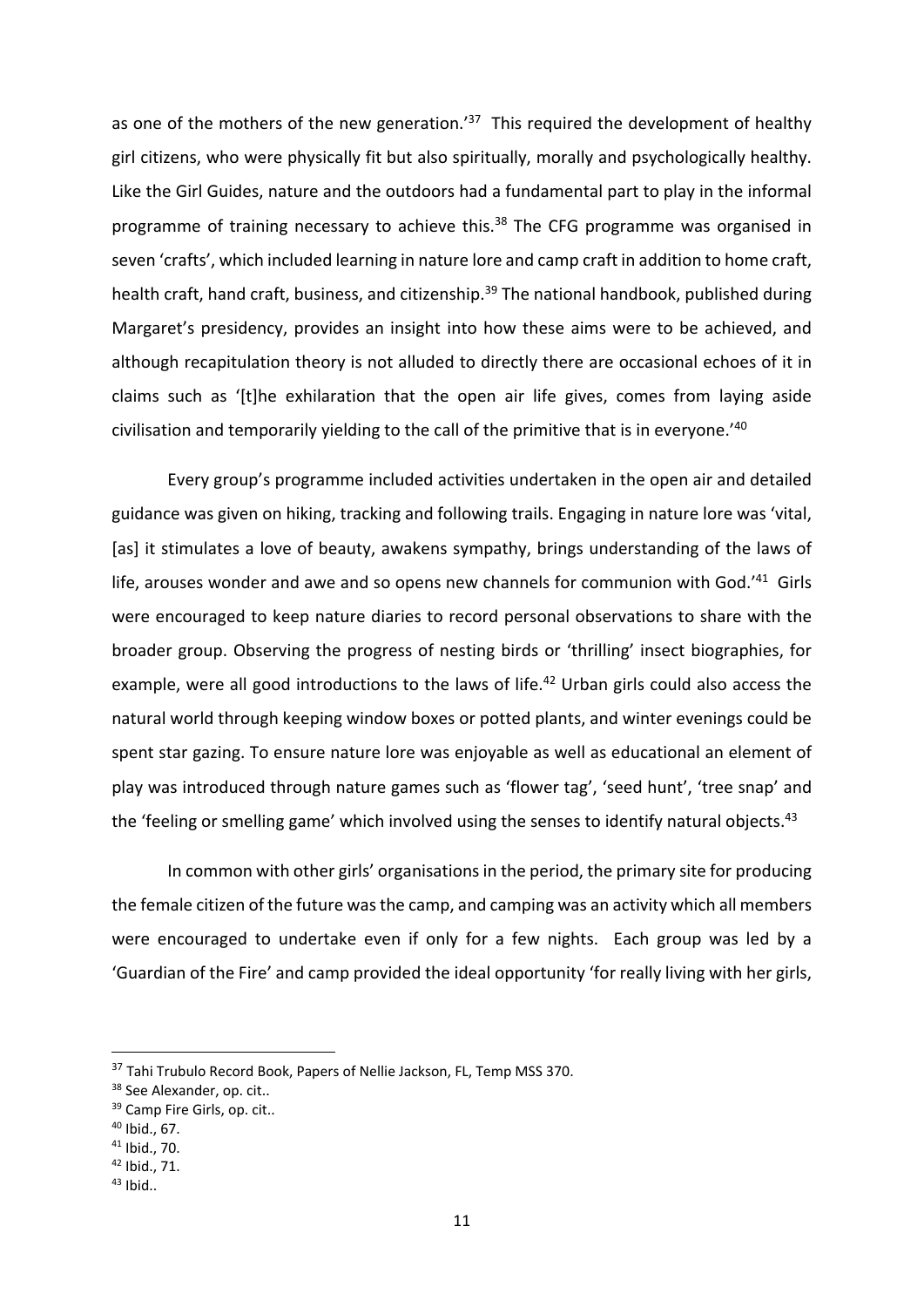and obtaining insight into their characters'.<sup>44</sup> Camping also encouraged the girls to get know each other, to develop teamworking and co-operative skills, and it provided the most appropriate backdrop for Council Fires and other ceremonial activities. It was fundamental for a healthy life and provided the ideal opportunity to introduce the girls to good health habits, away from the influence of home.<sup>45</sup> The guardian should be familiar with the girls' medical histories, and every camper had to keep a daily health chart which tabulated diet, fresh air, sleep and exercise. Camp was also a key site for inculcating the CFG's maternalist and domestic ideology whilst simultaneously providing a girl with adventure.<sup>46</sup> Outdoor cooking, for example, developed the girls' domestic skills in a challenging environment, whilst also encouraging co-operative team work.<sup>47</sup> The Bournville groups were keen campers, and the Sunday school minutes tell us that during Easter 1915 seven of the 32 members were camping out at Rubery, a few miles away.<sup>48</sup> The following August a group of 11 girls camped in Dryderdale near Durham for a fortnight, where 'perfect weather enabled the girls to enjoy a real out-of-door life, and to gain much experience on Camp Craft and Nature Lore.<sup>149</sup> The learning facilitated at camp complemented that inherent in their regular programme of activities such as gathering blackberries to make jelly to sell in aid of good causes, playing hockey, attending health lectures from a local nurse, sewing clothes for Belgian refugees and giving public demonstrations.

As archival evidence for the Bournville groups is scant, and comprises of rare fragmentary traces, I am reliant on artefacts and documents created by two groups associated with congregational churches in the Lewisham area of London for further evidence of the role played by the camp in the girls' experiences. Established by Nellie Jackson (Mora-itai), Margaret's successor as national president from 1934, the groups produced artefacts which illustrate the significant role played by material culture in the communal and ceremonial life of the camp, and in reinforcing the girls learning.<sup>50</sup> The girls studied 'business craft' which was

<sup>44</sup> Ibid., 81.

<sup>45</sup> Ibid., 82.

<sup>46</sup> van Slyck, op. cit..

<sup>47</sup> Camp Fire Girls, op. cit., 74.

<sup>&</sup>lt;sup>48</sup> Annual report of Sunday School, November 1915, and February 1914, Minutes of Bournville Meeting, BA&C, SF/3/3/1/1.

<sup>&</sup>lt;sup>49</sup> Annual report of Sunday School, November 1916, Minutes of Bournville Meeting, BA&C, SF/3/3/1/1.

<sup>&</sup>lt;sup>50</sup> Papers of Nellie Jackson, FL, Temp MSS 370. These are preserved alongside the surviving ceremonial costumes, moccasins, head dresses, beads, jewellery and other handcrafts donated by Margaret to the Friends' Library in London, Papers of Nellie Jackson, FL, Temp MSS 370.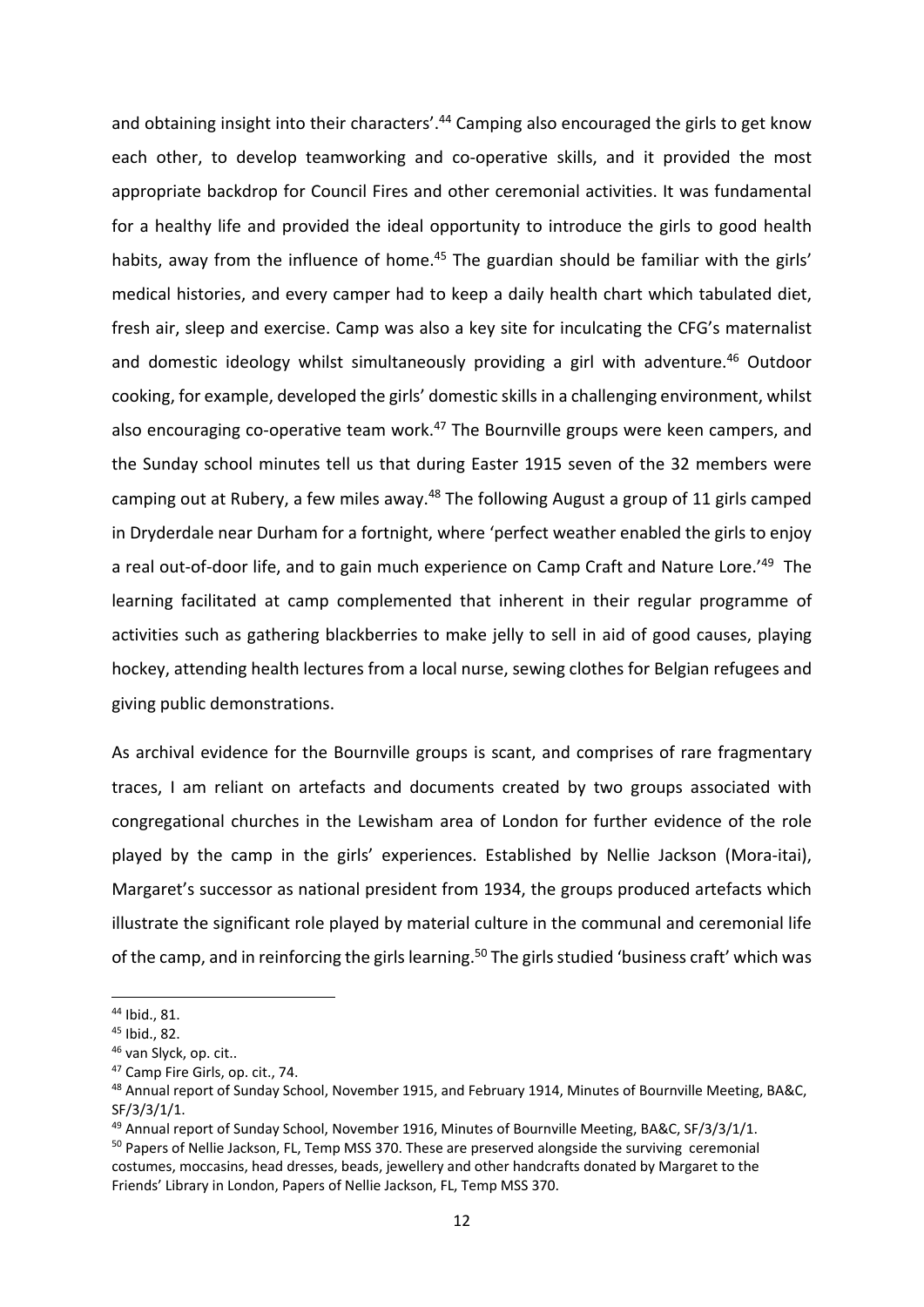designed to equip them as future leaders of women's organisations and this placed a strong emphasis on record keeping. Each group was expected to make and maintain its own collective memory in the form of a 'Count or Record Book' in which the girls should express their experiences creatively through writing, drawing and photography. The aim was to create 'not only a comprehensive record of the group, but a work of art, beautiful to handle, and of absorbing interest.<sup>'51</sup> Two intricate and beautiful examples survive from Nellie's groups in the 1920s and early 1930s; one made by the Tahi Trubulo Camp Fire is bound in thick velvet material, whilst that of the Lehiro Tanda is bound in leather with embossed symbols on the cover.52 Both objects reflect all aspects of the groups' communal life and activities, including the ceremonial names and symbols chosen by the girls, ranks and honours gained, and explanations of their creeds, principles, and ethos. They functioned as a means through which the girls made meaning of their experiences, and camping and the outdoors feature prominently in their pages with numerous photographs and drawings not only documenting activities but capturing the symbolic significance of nature and the camp. The images, often annotated with explanatory comments and memories, illustrate happy hours spent hiking or gathering nature samples, posing beside tents, cooking over the open fire, or doing the washing up. In addition to capturing and reinforcing memories for those girls who were able to participate in camp life, the record books were also a means of communicating the lessons learnt during camp to less fortunate girls who could not afford to attend, and a device that enabled them to share to some limited extent in camp culture.

 The artefacts also indicate the importance of handcrafts to the Camp Fire's programme and ethos, together with its emphasis on creativity, imagination, and what another Quaker youth worker referred to as 'colour and healthy romance'.<sup>53</sup> It is this latter element of ritual and ceremony that differentiates the CFG from other girls' organisations such as the Guides, which shared the focus on nature and camping. It also shared the combination of a conservative gender ideology with a modern approach to adventure and conventionally masculine activities, reflecting the 'conservative modernity' described by Alison Light as a

<sup>&</sup>lt;sup>51</sup> Camp Fire Girls, op. cit. , 51.

<sup>&</sup>lt;sup>52</sup> Tahi Trubulo and Lehiro Tanda Record Books, Papers of Nellie Jackson, FL, Temp MSS 370.

<sup>53</sup> May Harris, 'The British Camp Fire Girls', *The Wayfarer: A Record of Quaker Life and Work* 11, no. 8 (1932): 144‐45.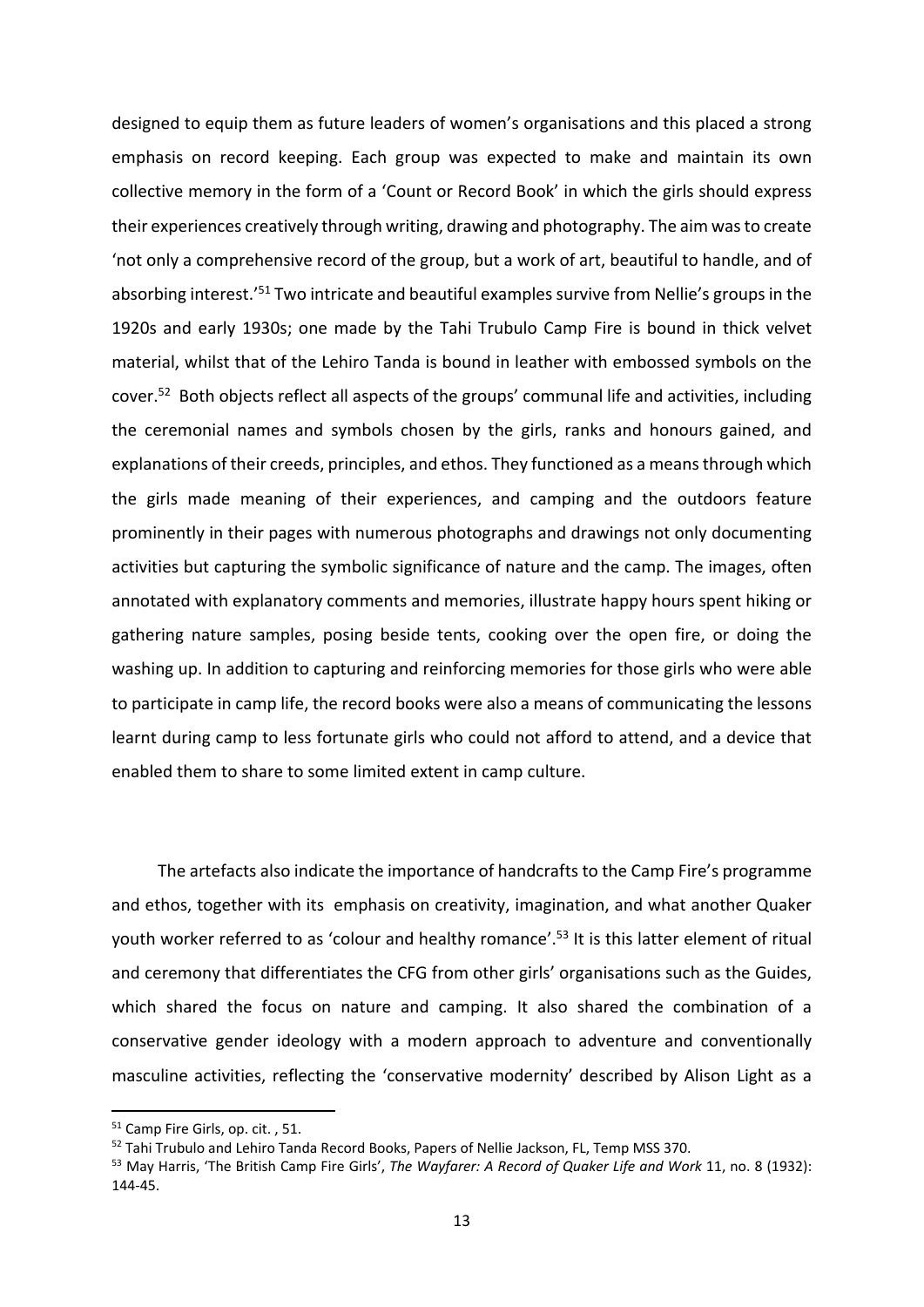feature of this period.54 Although the Guides' programme also included ceremony and drew on some elements of woodcraft, the CFG wholeheartedly embraced the tradition referred to as 'playing Indian', and the adoption of elaborate ritual, 'primitive' costume and material culture contributed to their ceremonial mysticism, a trait noted by the author of a survey of youth organisations in the period who described the Camp Fire as a small organisation that appealed 'to the romantic and emotional tendencies of girls through an elaborate ritualism'.<sup>55</sup> As Sharon Wall has argued, this cultural appropriation was rarely historically accurate, relying rather on perceived invented traditions. Moreover, it was the more feminine aspects of 'Indian' culture and handcrafts that were emphasised in woodcraft organisations aimed at girls.<sup>56</sup> Margaret argued that 'the period of adolescence is the time, above all others, when the feminine side of a girls' nature is developing', and in an ever‐developing, over civilised world girls required a means of infusing tedious domestic tasks with 'novelty and romance'.<sup>57</sup> An article describing a ceremonial Camp Fire held by Ethel emphasised the attraction of the Camp Fire:

One told of her love of poetry, and the way in which the movement satisfied her craving for poetry and beauty and romance. Others told how camping brought a new joy into life, how the Camp Fire helped the all‐round development of the bookish girl, the girl who has so much that she is blasé, but does not realise her responsibilities, the city girl who is starved of Nature [sic], beauty and poetry.<sup>58</sup>

A beautiful, natural environment was essential to develop creative and imaginative capacities that would offset the intellectual privations of an industrial age, and produce independence and critical thinking as a basis for female citizenship:

'It has already been noted that to‐day is an age of mechanical appliances, and that at first it may seem as if the practical has crowded out the imaginative. All scientific

<sup>54</sup> Alison Light, *Forever England: Femininity, literature and conservatism between the wars* (London: Routledge, 1991); Edwards, op cit., 8.

<sup>55</sup> A.E. Morgan, *Young Citizen*  (Harmondsworth: Penguin Books, 1943), 123‐4. On the Guides see Alexander, op. cit.; Edwards, op. cit..

<sup>56</sup> Wall, op. cit., 220, 233.

<sup>57</sup> Margaret A. Backhouse, 'British Camp Fire Girls', *The Wayfarer: A Record of Quaker Life and Work* 5, no. 11 (1926): 181‐82.

<sup>58</sup> Elsie Robins, 'Camp Fire in the "Canny North"', *The Sunday School Chronicle and Christian Outlook*, 27 October 1921, CRL, NCEC D73.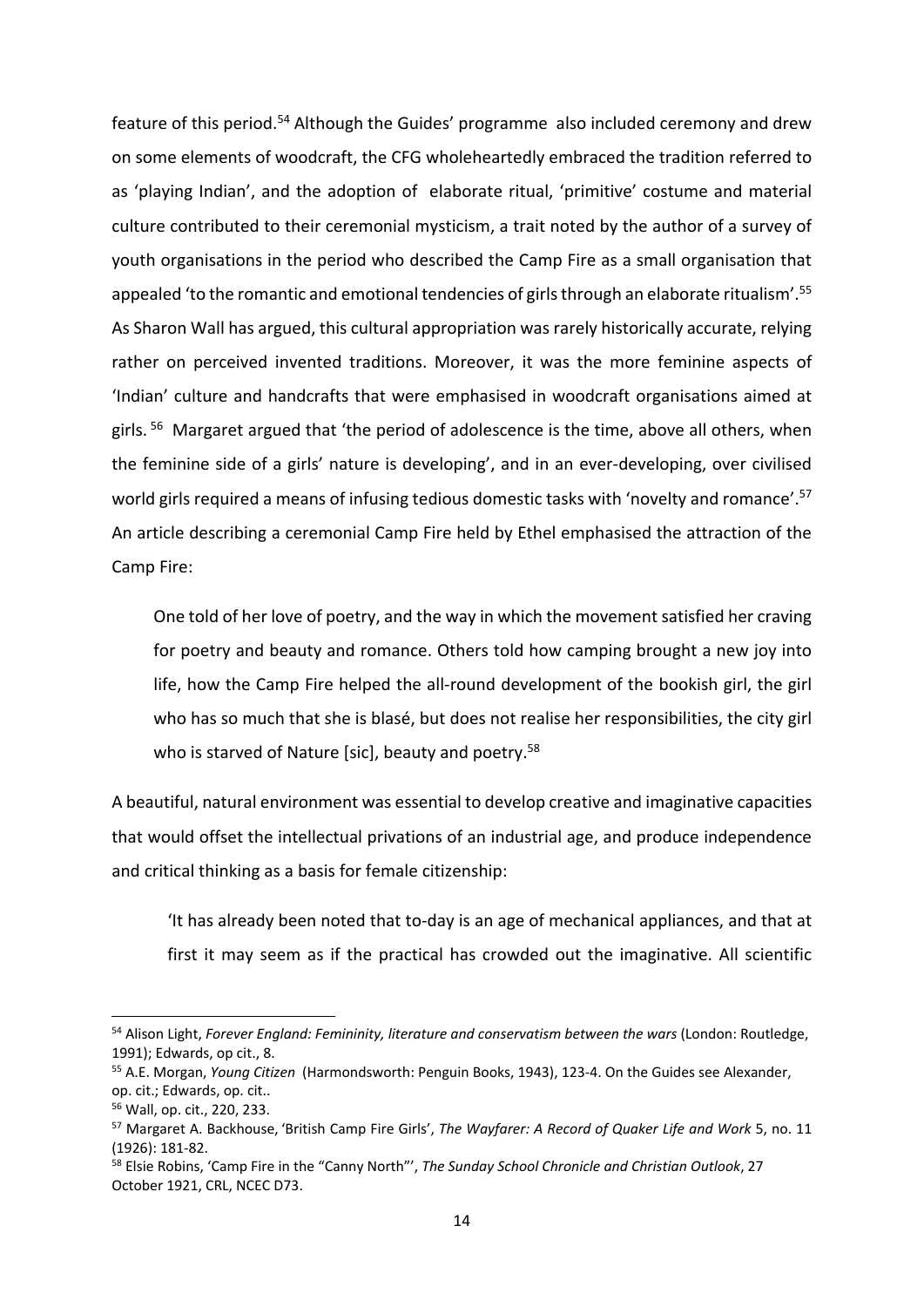progress has depended upon controlled imagination, and the present‐day youth has an ample supply of imagination, which needs to be harnessed for the benefit of this world. This harnessed imagination has produced great scientists, artists, reformers, explorers; indeed, all the progressive people the world has known. The lack of it has produced millions of people who behave as their forefathers have behaved, who talk as their neighbours or newspapers talk, and have become the parasites of society. Camp Fire wants its girls to belong to the first class, even though many can only be the lesser lights, and it plans to stimulate imagination by dramatics, creative expression by handcraft and writing, symbolism, original record keeping and social service.<sup>'59</sup>

Individuality and independent thinking, albeit within a disciplined collective context, was connected to the other significant difference which Margaret drew with the Guides, the CFG's democracy and lack of military ethos. Quakerism had a long standing history of objection to war and militarism, a characteristic which was reinvigorated and strengthened during the First World War.<sup>60</sup> Writing in 1926 Margaret laid great emphasis on the nonmilitary aspect of the movement:

Lastly, the Camp Fire programme claims to train for good citizenship because it is free from anything military. It uses no military terms nor insignia, it does not provide for formal exercise by the use of military drill, but by means of organized expeditions and games, and the sharing of home responsibilities, it teaches co-operation and teamwork and what is more important, disciplined individuality.<sup>61</sup>

The interwar period saw an active debate about the extent of the militarisation of the Guides and their male counterparts the Boy Scouts.<sup>62</sup> Although historians have disagreed about the extent to which the movements reflected a military ethos, there is no doubt that the Quaker founders of Westhill found this aspect problematic.<sup>63</sup> In addition to the CFG, Westhill staff

<sup>59</sup> Camp Fire Girls, op. cit., 12-3.

<sup>&</sup>lt;sup>60</sup> Thomas C. Kennedy, 'The Quaker Renaissance and the Origins of the Modern British Peace Movement, 1895‐1920', *Albion: A Quarterly Journal Concerned with British Studies* 16, no. 3 (1984): 243‐72. Despite this tradition not every Quaker was pacifist as the First World War demonstrated.

<sup>61</sup> Backhouse, op. cit., 181‐82.

<sup>&</sup>lt;sup>62</sup> Alexander, op. cit., 158, 162; see also Edwards, op. cit..

 $63$  Freeman has argued Friends' attitude towards 'military virtues' in the mainstream youth movement of the period was complex and members of the Society held a broader range of views on this matter than is sometimes assumed to be the case, see Mark Freeman, 'Muscular Quakerism'.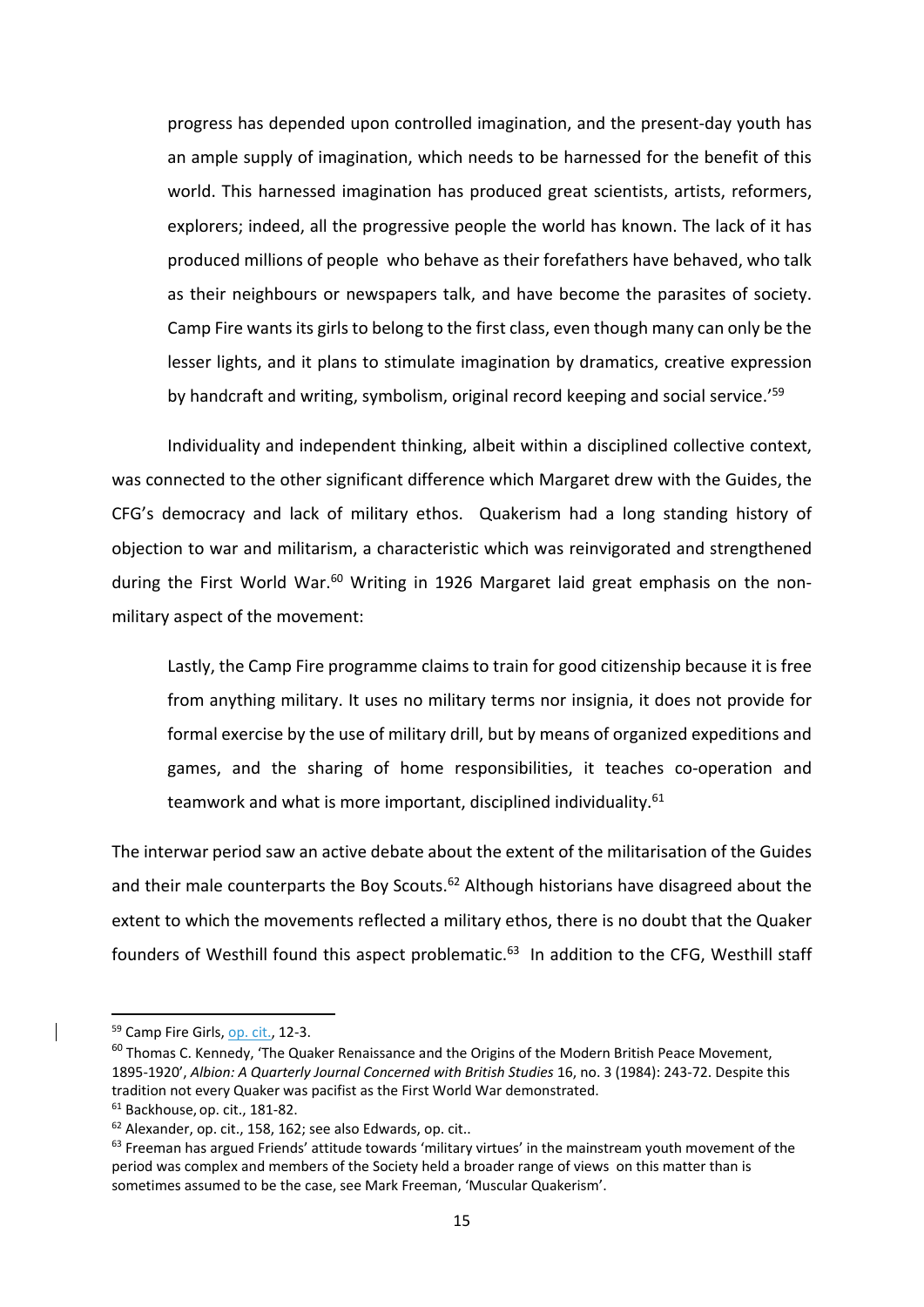had developed a group of 'Peace Scouts' for local boys, and the Westhill committee that approved its formation went so far as to specify that it had to be 'anti-military' and should not be directed by, or connected to, Baden-Powell.<sup>64</sup> The democratic nature of the CFG was also emphasised by Margaret, partly because the aim was 'to train leadership', and presumably to contrast it with the more autocratic Guide movement.<sup>65</sup>

However, the CFG held similar views to the Guides on the question of patriotism and service to Empire, despite the fact that Quaker youth workers might conventionally have been expected to exhibit a more anti-imperialist perspective. The handbook, for example, reflects the discourse of 'imperial internationalism' discussed by Alexander in relation to the Guides, and describes how Camp Fire groups might celebrate Empire Day with a special ceremony to 'show loyalty to King and Empire.'66 The ceremony was complete with Union Jack, the rendition of *Land of Hope and Glory* and *Dear Motherland of England*, and a speech in which the officiating Guardian and girls saluted the flag representing 'the principles of equity, freedom and justice upon which that Empire is built.<sup>'67</sup> We can also read an element of imperial thinking and related discourses of racialised cultural superiority in their unreflective and uncritical adoption of 'primitive' culture.<sup>68</sup> These were discourses which south Birmingham co-operative and labour activists found more difficult to accommodate, and they sought a far more radical answer to citizenship education for the young.

## **The Woodcraft Folk: 'education towards social change'**<sup>69</sup>

The capitalists, militarists and imperialists have discovered the best means to capture and train the child mind, and their organisations are full of glamour, adventure and colour. The fault lies greatly in the fact that many parents do not realise that we, too,

<sup>64</sup> Westhill College, Minute book, 23 October 1913, CRL, Westhill Archive box 61A. Robert Baden‐Powell was the founder of the Boy Scout movement.

<sup>&</sup>lt;sup>65</sup> Backhouse, op. cit., 181-182; on autocracy in the Guides see Alexander, op. cit..

<sup>66</sup> Alexander, op. cit., 164; Camp Fire Girls, *British Camp Fire Girls* (London: Camp Fire Girls, 1933), 204.

<sup>67</sup> Camp Fire Girls, op. cit. , 205.

<sup>&</sup>lt;sup>68</sup> For a critique of this element in the American CFG see van Slyck, op. cit..

<sup>69</sup> Leslie Paul, *The Republic of Children: a handbook for teachers of working‐class children* (London: George Allen and Unwin Ltd., 1938), 48.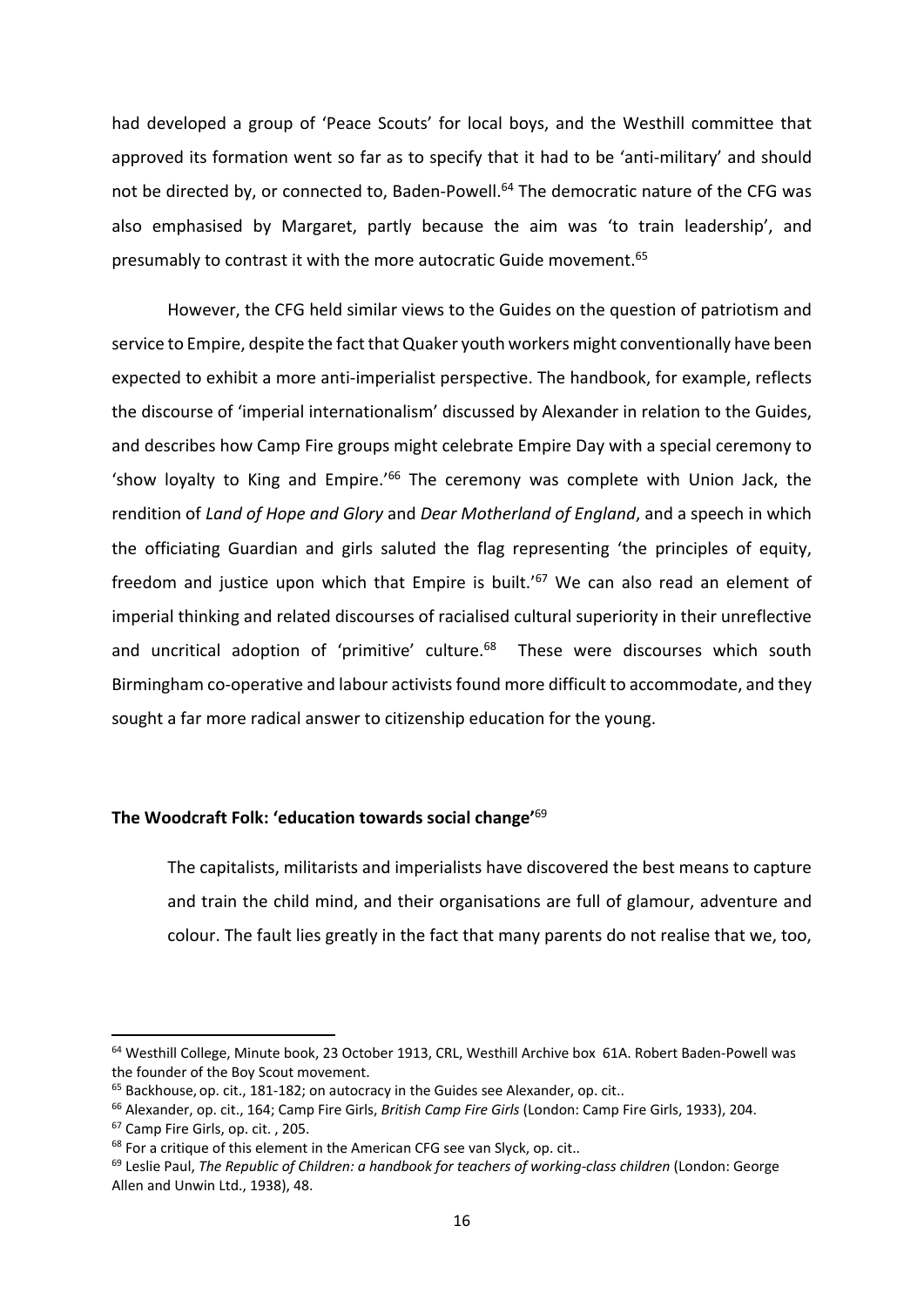have an organisation that has all these attractions, but without the militarist and imperialist training. That organisation is the Woodcraft Folk.<sup>70</sup>

In 1929 TASCOS established a local fellowship of the Woodcraft Folk.<sup>71</sup> The Folk had emerged in 1925 as a secular and co-educational alternative to militaristic uniformed youth organisations, and was closely affiliated to the co‐operative movement.72 It was developed initially as a breakaway group from the Kibbo Kift Kindred, a woodcraft movement with a pacifist and internationalist outlook developed by John Hargrave in 1920.<sup>73</sup> A number of Kindred branches were formed under the auspices of co‐operative societies in south London until Hargrave's increasingly autocratic and anti‐democratic leadership style led to a breach in 1924. It was one of these disaffected Kindred, Leslie Paul, who subsequently formed the 'Wayfarers Fellowship' in 1925 and later that year the group was formally renamed Woodcraft Folk (the Federation of Co‐operative Woodcraft Fellowships) with twenty year old Paul (Little Otter) as its 'headman'.<sup>74</sup> Paul had been an enthusiastic Scout as a boy, and became passionately interested in education for working class children authoring several books outlining his theories.75

Although archival material for the TASCOS Folk is scarce, the group was promoted in local TASCOS publications and these articles provide a clear indication of the attraction of the movement for local co-operative and labour activists.<sup>76</sup> The TASCOS handbook in 1934, for

<sup>70</sup> Extract from Ten Acres and Stirchley Co‐operative Society, *The Wheatsheaf*, March 1937, included in a volume of newscuttings, Woodcraft Folk Archives, UCL Institute of Education Archives (hereafter IoE), YMA/WF/121.

<sup>71</sup> Ned Williams, *The Co‐op in Birmingham and the Black Country* (Wolverhampton: Uralia Press, 1993),104‐5. Williams states that for four years in the early 1930s the group called itself the 'TASCOS Youth Group', reverting back to the name Woodcraft Folk in 1935.

<sup>72</sup> Sarah Mills, ""A Powerful Educational Instrument": The Woodcraft Folk and Indoor/Outdoor "Nature", 1925-75', in *Informal Education, Childhood and Youth: Geographies, Histories, Practices*, eds. Sarah Mills and Peter Kraftl (Basingstoke: Palgrave Macmillan, 2014), 65‐78; Mary Davis, *Fashioning a New World: A History of the Woodcraft Folk* (Loughborough: Holyoake Books, 2000).

<sup>73</sup> Prynn, op. cit., 81‐2.

<sup>74</sup> Ibid., 82.

<sup>&</sup>lt;sup>75</sup> Paul was Headman of the Folk until 1934 when he became National President and was succeeded by the socialist Basil Rawson (Brown Eagle) from Sheffield, see "Paul, Leslie Allen (1905‐1985), author and college teacher" *Oxford Dictionary of National Biography* (Oxford: Oxford University Press, 2004)

http://www.oxforddnb.com/view/10.1093/ref:odnb/9780198614128.001.0001/odnb‐9780198614128‐e‐ 31532 (accessed 6 August 2018).

<sup>&</sup>lt;sup>76</sup> At the time of writing local branch records have not been located for the TASCOS Folk. Some Birmingham Folk records were formerly held at the Birmingham and Midland Institute but these were removed at some point after 2000 when their presence there was noted by Mertens, op. cit..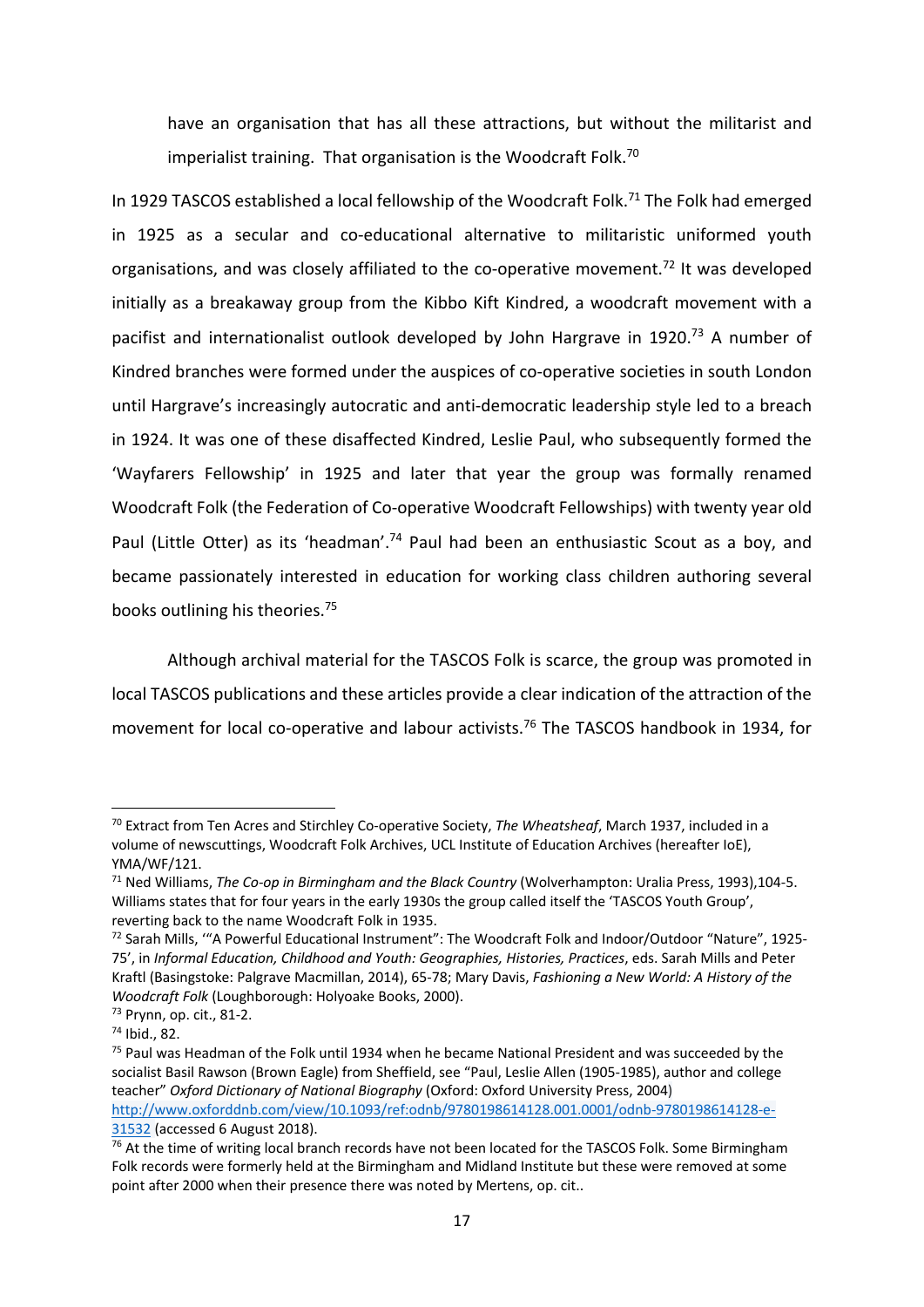example, published the Folk's charter, the first 'aspiration' of which outlined the role of nature in the organisation's philosophy:

To develop in ourselves, for the service of the people, mental and physical health, and communal responsibility, by camping out and living in close contact with nature, by using the creative faculty both of our minds and our hands, and by sincerity in all our dealings with our neighbours.77

The charter goes on to list other characteristics to which members should aspire including a knowledge of world history and human development, an understanding that the welfare of the broader community could only be secure 'when the instruments of production are owned by the community', and a desire to see the end of all means of the destruction of life. The entry concluded with a note that the local group met at the Co-operative Rooms in Stirchley every Monday. A year later in 1935 the Society's handbook listed five such groups in various TASCOS centres.78

From the beginning, therefore, the Folk was overtly political and was securely rooted in class and co-operative politics, perceiving itself as an educational movement to train working class youth in a socialist conceptualisation of citizenship. An article in the TASCOS magazine, *The Wheatsheaf* makes explicit the nature of the child citizen that the Folk aimed to produce. Written by White Eagle (identified as a Mr. S. Hurd of Leicester) headman of the regional group, the Midland Kin, the article explained that until the advent of the Folk, the co‐ operative movement had been missing a great opportunity by allowing its children to be attracted to 'anti-co-operative' organisations such as the Scouts and the Guides. He explained:

Co‐operators prefer to be internationalists, lovers of peace and freedom, but, sad to say, many co-operative children belong to one or another of these other movements, which, in the main, are actuated by a strong sense of patriotism or bigoted

<sup>77</sup> Extract from the charter of the Woodcraft Folk quoted in the Ten Acres and Stirchley Co-operative Society Handbook, 1934, BA&C, L62.53/436044, 52‐3.

<sup>&</sup>lt;sup>78</sup> Extract from the charter of the Woodcraft Folk quoted in the Ten Acres and Stirchley Co-operative Society Handbook, 1935, BA&C, L62.53/452811, 54‐5.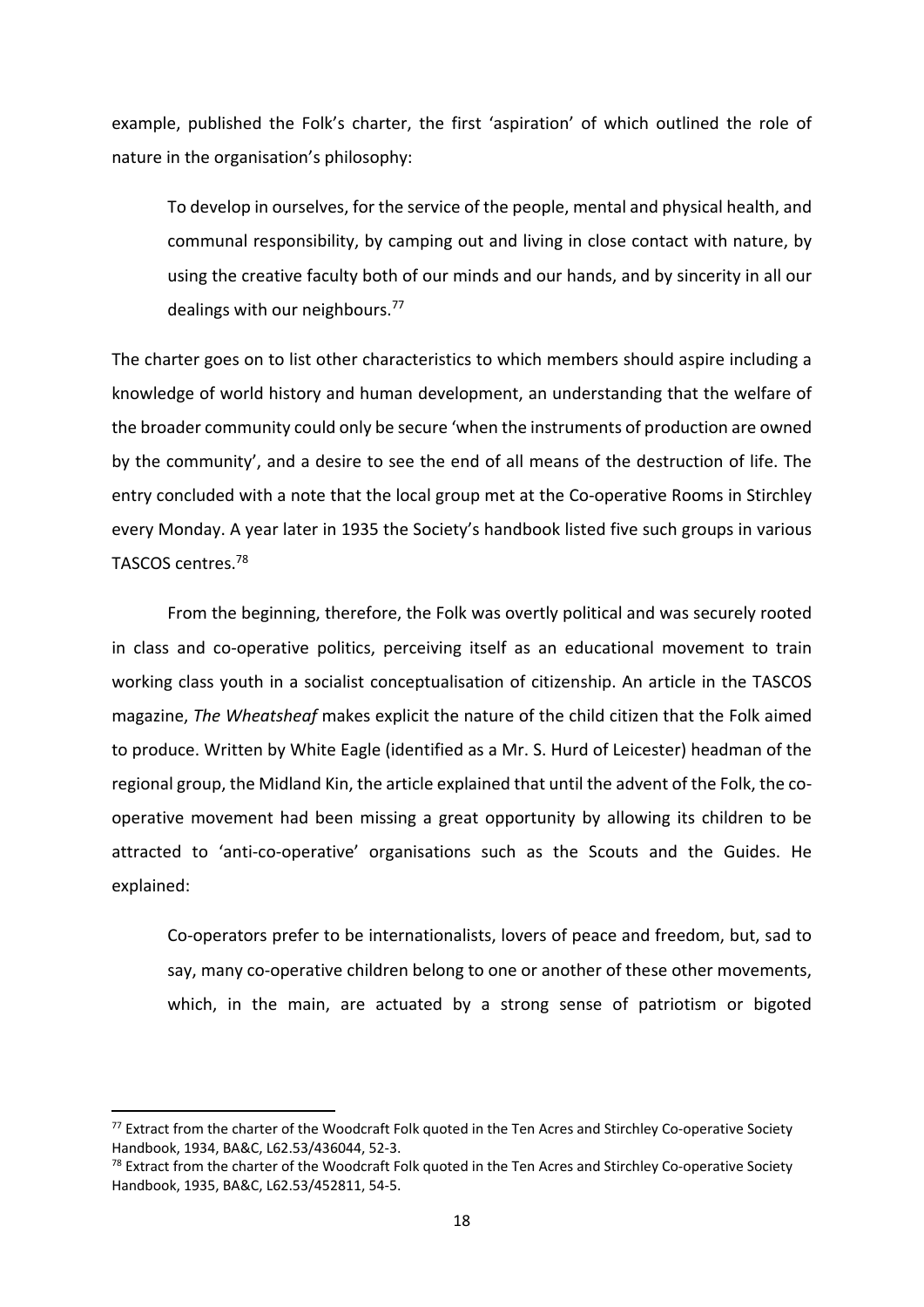nationalism, and are controlled by ex‐soldiers or ex‐sailors who are not calculated to promote peaceful views.79

His article was accompanied by photographs of the TASCOS group at a weekend camp, happily engaged in healthy outdoor communal activities. Similar sentiments appeared in another article in March 1937 where 'T.S.' railed against the fact that co-operative children were 'growing up in the many reactionary and imperialistic organisations', and lamented that after eleven years the Folk membership stood at 4,000 whilst the 'anti-co-operatives' had a membership of 1,500,000. Like the CFG earlier, the article emphasised the lack of military drill and explained that the 'officer caste' had been replaced by 'democratic control'. This was complemented by a programme of 'planned education' which developed self‐knowledge, an international outlook, and independent thinking. There was no compulsory religious ceremony, and the programme included drama, art, dancing, the principles and history of working-class movements, and the teaching of 'Socialism, co-operation and peace.'<sup>80</sup>

Both articles regret the attraction of 'reactionary' movements for working class children, primarily through their promotion of an exposure to the natural world and camping. In addition to its role in attracting members, the Folk's advocates were also mindful of the health benefits for urban working class children, and ideologically committed to their right to share in the enjoyment of the nation's natural and rural inheritance. A year after the second article was published, Leslie Paul expanded on this theme in his book, *The Republic of Children,* arguing:

We hold that children who see little of the countryside suffer not only in health but through general spiritual impoverishment.

It is not part of our plea that town life has no value, and that we should all "go back to Nature," but we do think that a life deprived of contact with soil and sun and growing things is likely to be starved and lopsided. The richness and variety of the countryside should be as much part of the heritage of the working‐class child as the thronging city streets.<sup>81</sup>

<sup>79</sup> Ten Acres and Stirchley Co‐operative Society, *The Wheatsheaf*, July 1934, BA&C, L62.53, viii‐xi.

<sup>80</sup> Extract from Ten Acres and Stirchley Co‐operative Society, *The Wheatsheaf*, March 1937, included in a volume of newscuttings, Woodcraft Folk Archives, IoE, YMA/WF/121.

<sup>81</sup> Paul, op. cit., 222‐3.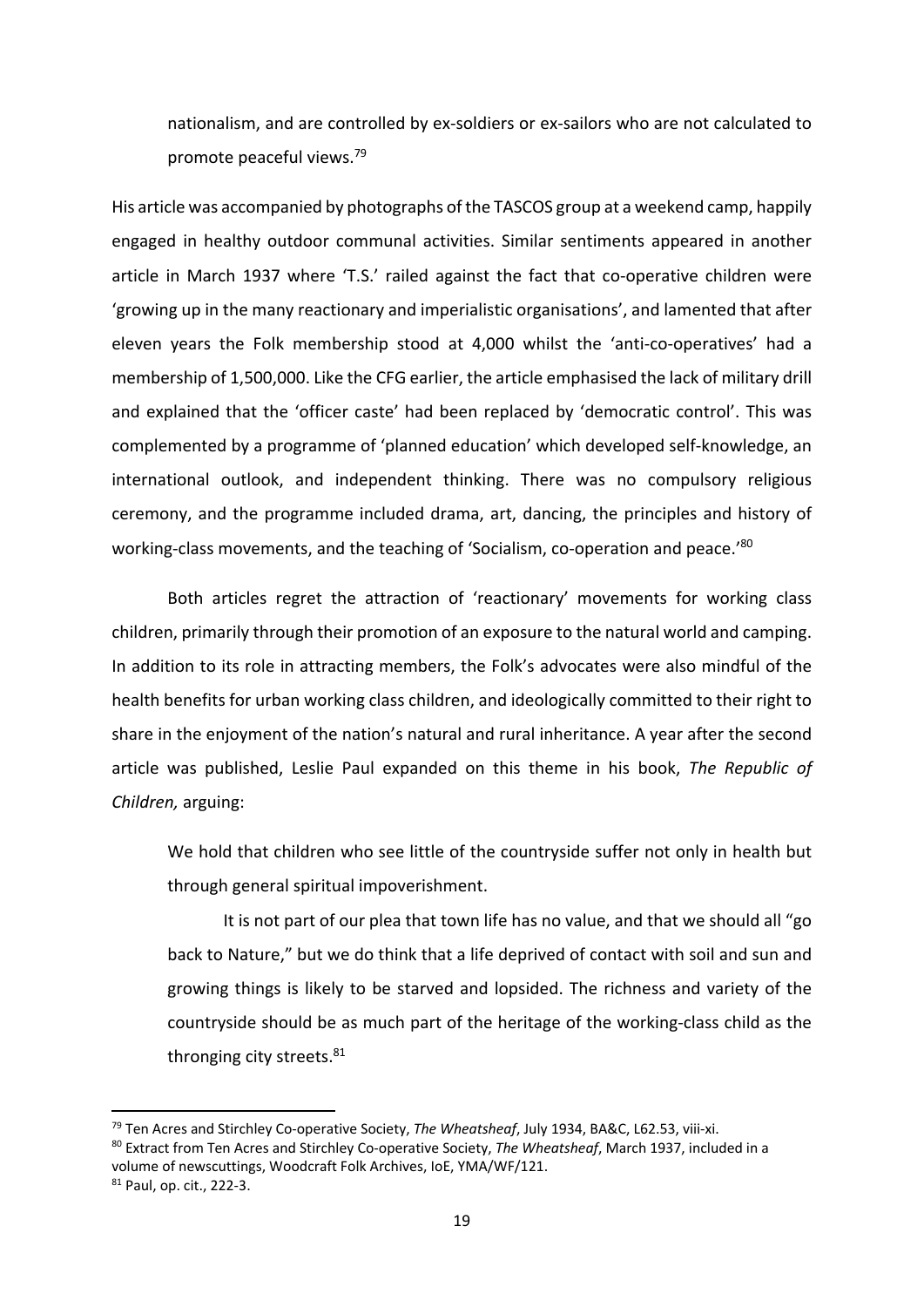The TASCOS Folk's enthusiasm for camping can be gleaned from the pages of *The Wheatsheaf*  and the national records of the Folk. In March 1937, for example, the local groups were looking forward to summer camp and making preparations for it by crafting a totem pole with the assistance of Mr. Haines, known as Woodpecker.<sup>82</sup> Olive Pulser, a local Folk member who joined in 1933, recalled the significant part camping played in the Folk's calendar in the 1930s and 1940s, commenting that 'we went camping more or less EVERY weekend – it was a major part of our lives.'83 In contrast to the CFG, the Woodcraft groups were co-educational and despite Paul's assurances that no distinction was made between men and women or boys and girls, there is some evidence of gender differentiation.<sup>84</sup> In April 1937, for example, the Stirchley girls were making calendars whilst the boys made kaleidoscopes, indicating that gendered assumptions about the appropriateness of certain handcraft activities for girls, due to the nature of the materials, equipment and skills required, were at play.<sup>85</sup>

As might be expected, much less is known about the working class adults who led the Folk in south Birmingham than the CFG leaders as they left fewer autobiographical records. However, brief portraits of three key individuals, gleaned from biographical fragments, will give some indication of the background and beliefs of local supporters. One key supporter was Tom Hackett who represented the Co-operative Union's national educational committee on the Folk's national executive in the 1930s.<sup>86</sup> Born in 1869 he was a longstanding member of the TASCOS Education Committee, serving as its chairman from 1907‐1923, and was involved in local adult education initiatives including the Workers Educational Association (WEA) and Fircroft College.87 A Cadbury employee and resident of Bournville, he was elected as a Labour City Councillor in 1913 and stood unsuccessfully as a Labour candidate in the 1918 general election when he was ridiculed in the local press for his conscientious objection.<sup>88</sup>

<sup>82</sup> Extract from Ten Acres and Stirchley Co-operative Society, *The Wheatsheaf*, March 1937, included in a volume of newscuttings, Woodcraft Folk Archives, IoE, YMA/WF/121.

<sup>&</sup>lt;sup>83</sup> Olive Pulser quoted in Williams, op. cit., 196 [emphasis in the original].

<sup>84</sup> Paul, op. cit., 55‐6.

<sup>85</sup> Extract from Ten Acres and Stirchley Co‐operative Society, *The Wheatsheaf*, April 1937, included in a volume of newscuttings, Woodcraft Folk Archives, IoE, YMA/WF/121.

<sup>86</sup> Minutes of National Folk Council, IoE, YMA/WF/26A and 27.

<sup>87</sup> Ten Acres and Stirchley Co‐operative Society Handbook, 1934, BA&C, L62.53/436044; Jim Ranahan, *A Meeting of Minds: adult education in south‐west Birmingham, 1900‐1940* (Birmingham: Suburban Birmingham project, 2011) available at http://www.connectinghistories.org.uk/wp-content/uploads/2015/07/sb-meetingof‐minds‐print.pdf

<sup>88</sup> *Birmingham Daily Gazette*, 30 January 1933, 8; a report in the *Birmingham Daily Post* on 11 December 1918, for example, quoted an opponent maintaining that a vote for Hackett was a vote for the Germans.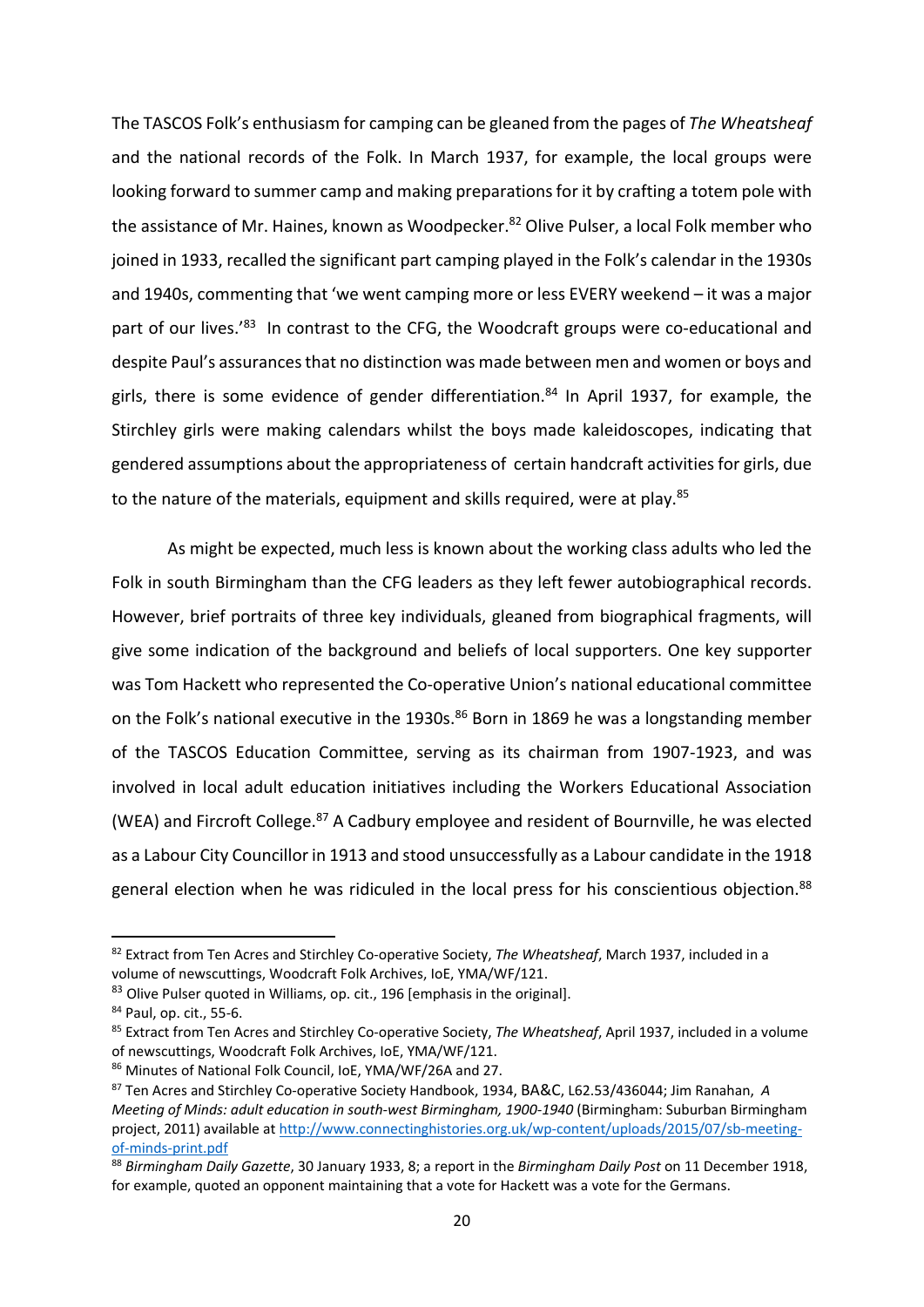Hackett was connected to the local groups and in August 1934, for example, he visited a local camp and lectured the group on the relationship of the Woodcraft and Co-operative movements.89 Similar backgrounds are evident in the biographies of a married couple who ran one of the TASCOS Woodcraft Folk groups, Alfred William Hood (known as Woodman) and his wife Amy Maud nee Mills (Greenleaf).<sup>90</sup> Alfred was a carpenter and joiner who chaired the Weoley Castle committee of TASCOS. He was a member of the Labour and Co‐operative parties, and a district organiser for the Peace Ballot organised by the League of Nations Union in 1934-1935. He joined the Folk in 1936, becoming headman of the local group and a national representative from 1940.<sup>91</sup> Less is known about Amy, but she shared his interest in the Folk and both were featured with their young members in a newspaper report in September 1937 together with another helper Mr. Leatherhead (Kijika). The report explained that the TASCOS group had over 100 members at this point, and the aim was to make the young people 'self‐reliant and capable'. Rather disingenuously they were quoted as saying that they had 'no political views, but we try to instil into Woodcraft Folk that war is wrong and unnecessary.<sup>'92</sup> The children paid a penny a week to attend meetings where handicraft such as leatherwork, embroidery, and basketwork were taught, together with folk dancing and the singing of international traditional songs. The Folk's interest in nature and the outdoors was emphasised, and readers learned that some of the group were recently returned from an international peace camp.

To provide context for these brief local glimpses I turn to the material which survives at a national level in the form of the promotional material produced by the Folk. The movement published year books detailing its activities, and magazines aimed at child members and adult helpers. Although the extent of their dissemination and readership is unclear it is very probable that some of these publications were circulated locally, particularly in the period when Woodman sat on the Folk's national council. The Folk Year Book of 1928,

<sup>89</sup> Ten Acres and Stirchley Co-operative Society, *The Wheatsheaf*, August 1934, BA&C, L62.53, xiii.

 $90$  They were both born in 1904 and married in 1933 after which they lived in Selly Oak, biographical details via http://www.ancestry.co.uk (accessed 7 August 2018).

<sup>91</sup> A biographical summary is provided in *The Helper*, February‐March 1940, Woodcraft Folk Archives, IoE, YMA/WF/333.

<sup>92</sup> Extract from *Birmingham Sunday Mercury*, 5 September 1937, included in a volume of newscuttings, Woodcraft Folk Archives, IoE, YMA/WF/121.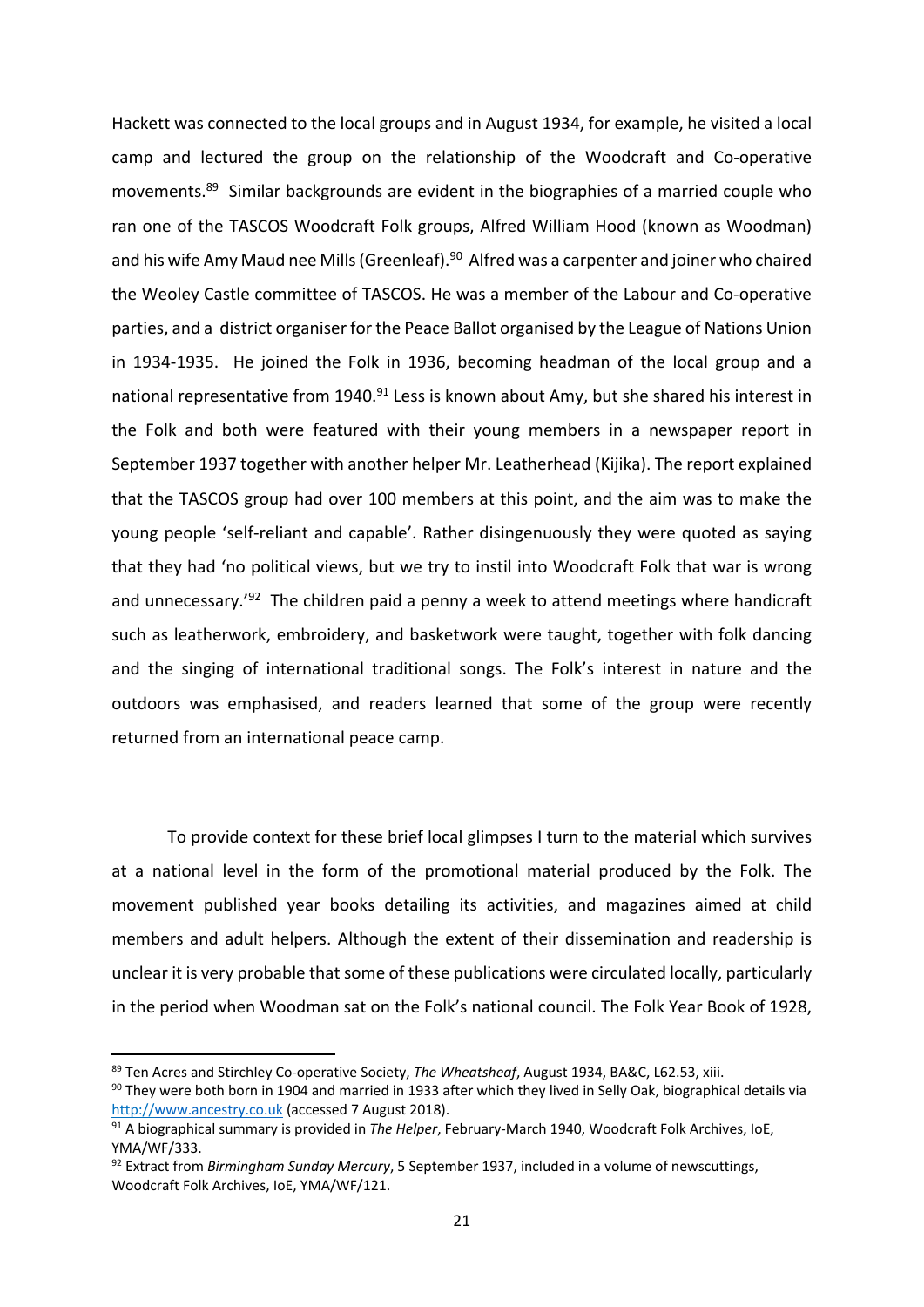when the TASCOS activists were presumably considering the formation of a local group, opened with the statement: 'The Folk stand for World Peace and Co-operation, Camping and Handicrafts, Mental and Physical Fitness'.<sup>93</sup> Its pages and those of the magazines reflect the importance ascribed to health and outdoor exercise, particularly communing with nature and camping which are promoted as central features of the Folk's educational programme. The publications abound with accounts of hiking and camping trips, nature articles and stories, and guidance on effective camping. Similarly, the photographs and magazine covers exhibit happy and healthy looking children enjoying a co-operative life in the outdoors. Ironically, despite extensive advocacy of youth self‐government, and the benefits of freedom in the great outdoors, the guidance given to the adult helpers reveals that as in other youth organisations camping was a carefully planned and highly regulated activity.<sup>94</sup> Although elements of 'playing Indian' survive, such as the use of totem poles for example, far less emphasis is given to these aspects than in the CFG. There are similarities, however, in the emphasis placed on the development of imagination, romance, and self‐expression through creative pursuits. This was a significant element of Paul's educational philosophy, which he summarised in 1935:

Education should be expression and not suppression […] The normal child loves action and romance: living in the open, wearing a costume, carrying banners and flags, cooking over a wood fire, tracking, tramping and so ad infinitum. When he [sic] does these things, he is educating himself . 95

He expanded upon this in the journal of the New Education Fellowship, *The New Era*, in 1939, writing that his decision to found the Folk was motivated by a desire to provide working class children with 'a happy, imaginatively organized group life' based on freedom and comradeship, that would develop critical thinking and set the child free 'from the limitations imposed upon it by society.'96

 93 Year Book, 1928, IoE, YMA/WF/1.

<sup>94</sup> See for example Alexander op.cit. and Cupers op.cit..

<sup>95</sup> Year Book, '1925-1935, Ten Years of Woodcraft, Souvenir Number', 1935, IoE, YMA/WF/2.

<sup>96</sup> Leslie Paul, "Democracy, Education and Leadership", *The New Era*, April 1939, 93‐95.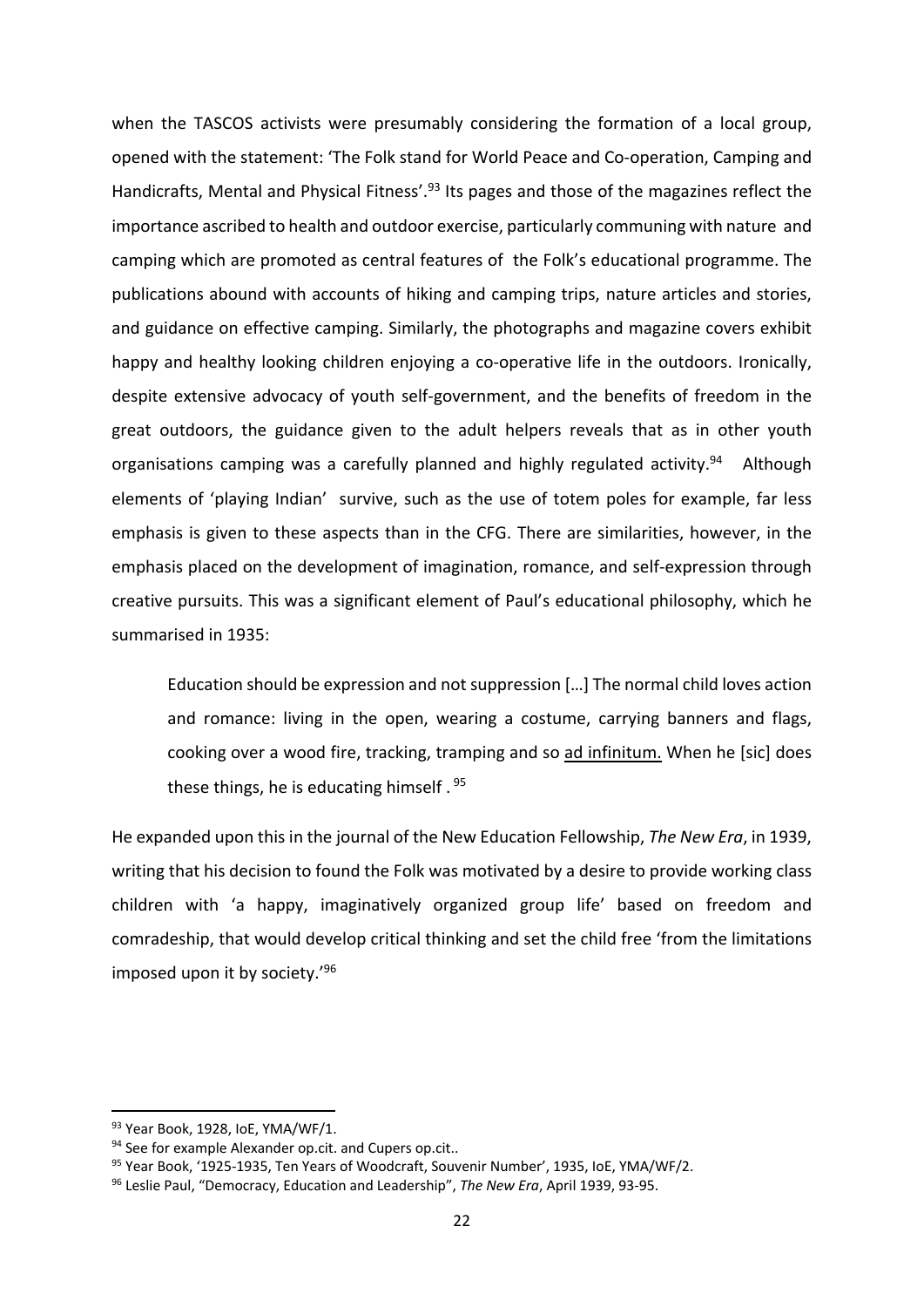A similar critique of contemporary society permeates the Folk's publications aimed at adults and children. World co-operation and peace was a significant part of the ideology and the Folk was an overtly pacifist movement which sought alliances with similar organisations, including the No More War Movement in 1929.<sup>97</sup> This was reflected in the content of the magazines aimed at the membership, for example in 1927 the first issue of the new format of *The Herald of the Folk* included a story entitled 'A War Resister in Prison' written by Reginald Stamp of the ILP.<sup>98</sup> The Folk's pacifism complemented the organisation's internationalist outlook which is also strongly reflected in the publications, including its close relationship with the Socialist Educational International (SEI), and its vice-president and founder Kurt Lowenstein.<sup>99</sup> Lowenstein was a frequent contributor to the Folk's publication for adult leaders, *The Helper*, which was published in conjunction with the SEI. *The Helper* included articles on all aspects of knowledge deemed useful for adult leaders including, for example, the principles of successful co-education, adolescent psychology, Esperanto, European working class youth movements, the growth of fascism, and the educational ideas of key thinkers such as A.S. Neil. Lowenstein himself contributed articles on psychological theorists (including Freud and Adler), self‐control, and self‐government for the young.100

Similarly *The Herald of the Folk* and *The Pioneer* (renamed *The New Pioneer* in a larger and glossier format from August 1936) both regularly carried articles on international socialist youth groups, particularly the Austrian Red Falcons, and from 1933‐1934 articles on European politics and the rise of fascism, in Europe and in Britain, appear regularly.<sup>101</sup> In contrast to the CFG's celebration of empire, *The Pioneer* of June 1935 discussed 'The Crime of Empire'.102 Unsurprisingly, the Civil War in Spain received lengthy coverage, as did British campaigns to provide humanitarian relief, and accounts from members of the International Brigades.<sup>103</sup> As

<sup>97</sup> Year Book, 1929‐30, IoE YMA/WF/1, p. 2. See also *The Herald of the* Folk, October 1929, 5, IoE,

YMA/WF/331. This organisation later amalgamated with the Peace Pledge Union.

<sup>98</sup> *The Herald of the Folk* vol. 1, no. 1, March 1927, 4, IoE, YMA/WF/331.

<sup>99</sup> Year Book, '1925-1935, Ten Years of Woodcraft, Souvenir Number', 1935, IoE YMA/WF/2 includes a summary of the work of the SEI, and explained that it had commenced its work in Germany but also had members in Austria , Denmark, Holland, Switzerland, Czechoslovakia, Belgium, USA and France, and that the Folk intended to affiliate in the near future.

<sup>100</sup> See issues of *The Helper*, 1936‐1938, IoE, YMA/WF/333. In May 1939 *The Helper* printed a notice of Lowenstein's death and the June issue carried a detailed obituary which outlined his work with the Karl Marx School and the International Red Falcons, see *The Helper*, June 1939, IoE, YMA/WF/333.

<sup>101</sup> *The Herald of the Folk*, January and July 1934, IoE, YMA/WF/331.

<sup>102</sup> *The Pioneer*, June 1935, 1‐2, IoE, YMA/WF/332.

<sup>103</sup> *The New Pioneer*, July 1938, 276 and September 1938, 6‐7, IoE, YMA/WF/332.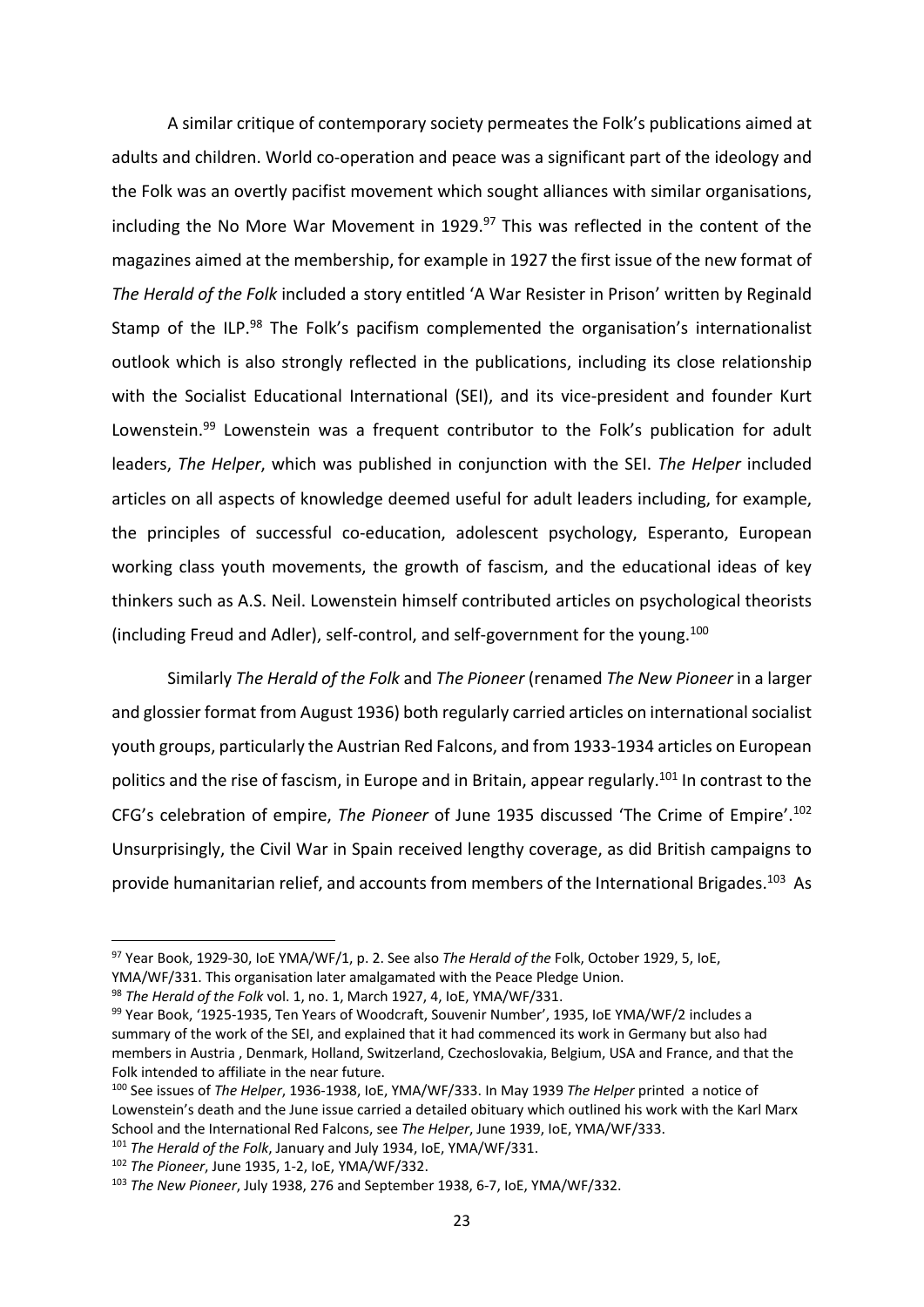the situation in Germany deteriorated The Pioneer aimed to present the news in an appropriate way for a young audience, using stories such as 'Heini Red Falcon of Germany' which told of a 12 year old 'who the Nazis could not break'.<sup>104</sup> Powerful photographic imagery was employed, such as in July 1938 when a photograph of dead Spanish children was juxtaposed in a montage with playing children and military aircraft.<sup>105</sup> Similarly, magazine covers featured compelling and intensely political artwork. In April 1937, for example, a cover captioned 'Support the Spanish Workers' depicted a distraught girl holding her head in her hands as military aircraft flew overhead; and in December 1938 symbolic emblems of a happy British Christmas were juxtaposed with the figure of a dejected prisoner behind barbed wire and standing under a Swastika.<sup>106</sup>

Camping was itself reimagined as a political act, intimately connected to the promotion of peace and internationalism, through the international peace camp which taught the young how to live and work together. In 1935 the British Folk had attended the International Falcon Camp in France,<sup>107</sup> and two years later in 1937 it hosted the 'International Children's Republic' camp in Brighton where children and young people from different countries, including the TASCOS delegation, camped together. Two commemorative albums from the camp depict the full range of activities in which they would have participated including sporting and cultural events, the peace festival and other camp ceremonies, and the day to day life of the campers. 108 An adult helper who attended summarised the international camp's importance in that particular historical moment:

'The fraternisation between the children and the adults of our different nations was a great feature of the camp and we shall not forget that we all belong to the same working class […] While war and preparation for war were going on all over the world,

https://heritage.woodcraft.org.uk/archive/item/a‐pictorial‐record‐of‐the‐international‐camp‐held‐at‐ brighton/; and 'Hazel' of Wembley's private commemorative album available at https://heritage.woodcraft.org.uk/archive/item/wembley-memories-of-the-international-childrens-campbrighton/?page=1 (accessed 6 August 2018). See also Edwards, op. cit., 232‐33.

<sup>104</sup> *The Pioneer*, July 1938, 278, IoE, YMA/WF/332.

<sup>105</sup> *The New Pioneer*, July 1938, 274‐275, IoE, YMA/WF/332.

<sup>106</sup> *The New Pioneer*, April 1937 and December 1938, front cover, IoE, YMA/WF/332.

<sup>&</sup>lt;sup>107</sup> Report in volume of newscuttings, Woodcraft Folk Archives, IoE, YMA/WF/121.

<sup>108</sup> See commemorative photograph album available online at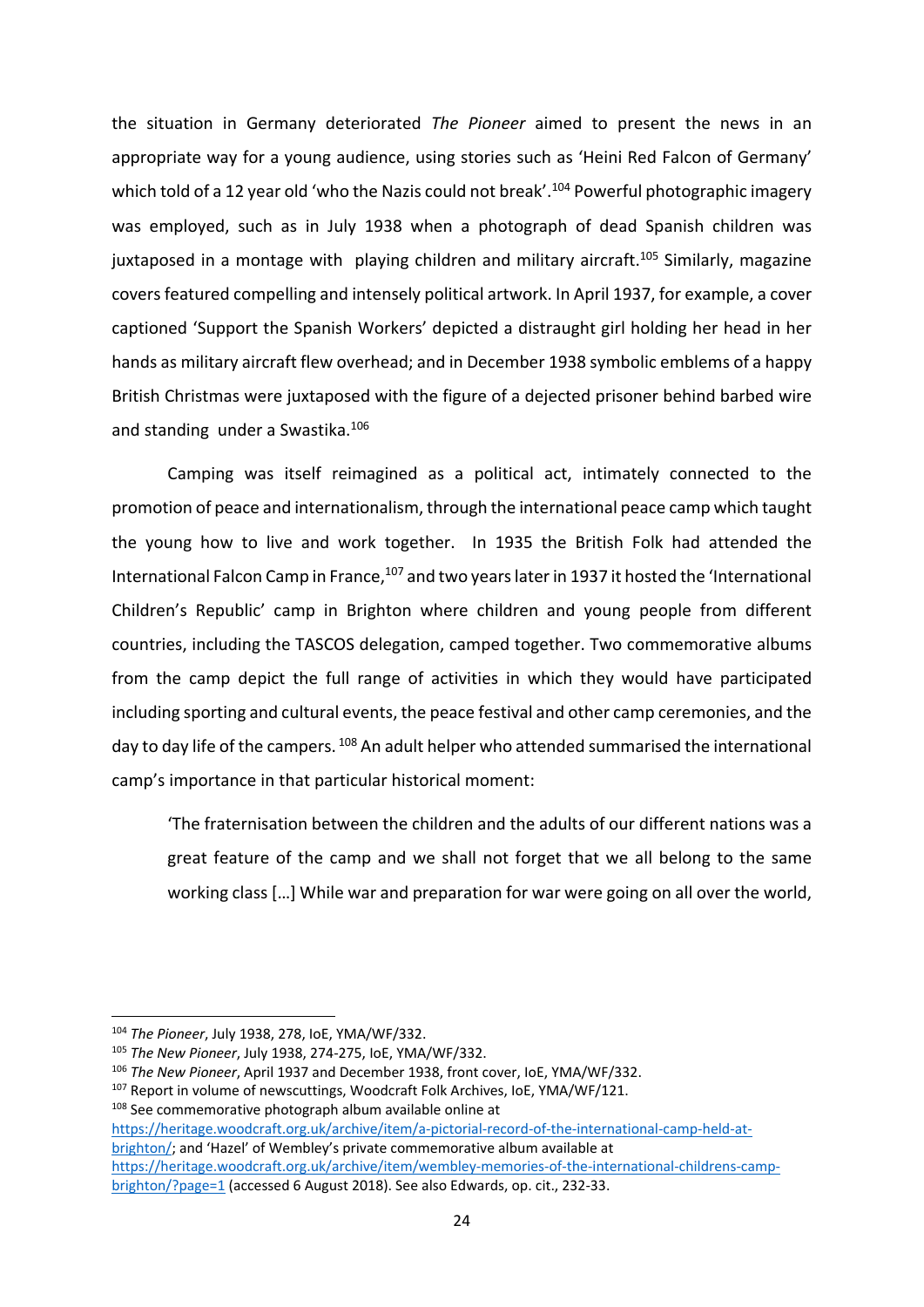2,000 children of eight different countries were living for three weeks a life of their ideals and hopes.'<sup>109</sup>

#### **Conclusion: Reimagining local and global worlds**

Both of the youth organisations discussed in this article utilised the natural world as a local pedagogical space in which to informally educate future citizens. A rural environment was perceived by both sets of activist as crucial for developing physically and psychologically healthy individuals who would work collectively to attain a better world in the aftermath of the First World War. It was in the natural environment that the young would develop the necessary skills, attributes, and qualities that would equip them to play active roles in their communities as adults. In this both groups had much in common with the mainstream youth organisations of the period. However, despite similarities in pedagogy and practice, there were also crucial differences in how the young citizen was conceptualised, borne out of the particular educational, religious, and political beliefs of the participating adults. The most conservative of the organisations discussed, the Camp Fire Girls, shared mainstream understandings of gender differentiation. However, it was a modern gender conservatism that was articulated alongside a vision of an extended leadership role for women in the public sphere, and a belief that creative critical thinking, rooted in understandings of collective democracy, collaborative working, peace and international friendship, was essential for effective female service for the good of society. This was to be achieved by appreciating the specific psychology of the adolescent girl, and capitalising on her perceived desire for romance, colourful ritual, and adventure in the open air. The outdoor camp functioned as the ideal site in which to inculcate the attributes and qualities, or in Margaret Backhouse's words the 'right habits' that were considered essential for 'right living'.110 In contrast, the political activists of the local co-operative and labour movement seized upon the far more radical Woodcraft Folk as a means to produce a critically astute and politically active child citizen, one who would work within a class‐based, pacifist and socialist international to achieve change locally and globally. Here again the natural world, and the camp in particular, doubles as both a site of healthy attraction for the working class child, and a space in which that child

<sup>109</sup> *The Helper*, August 1937, IoE, YMA/WF/333.

<sup>110</sup> Backhouse, op.cit., 181‐2.